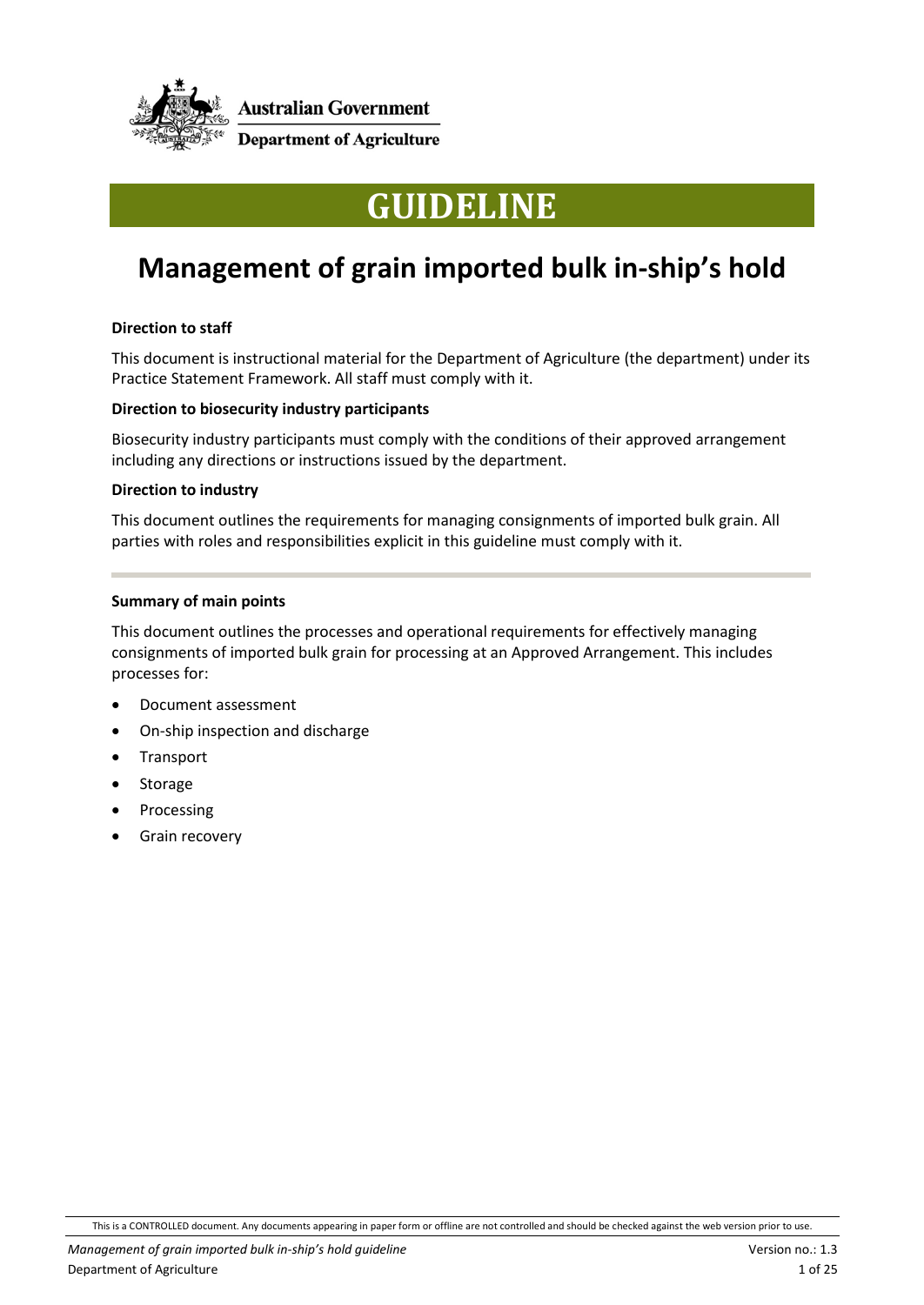## In this document

| Attachment 1: Bulk grain import pathway showing critical control points for management of |
|-------------------------------------------------------------------------------------------|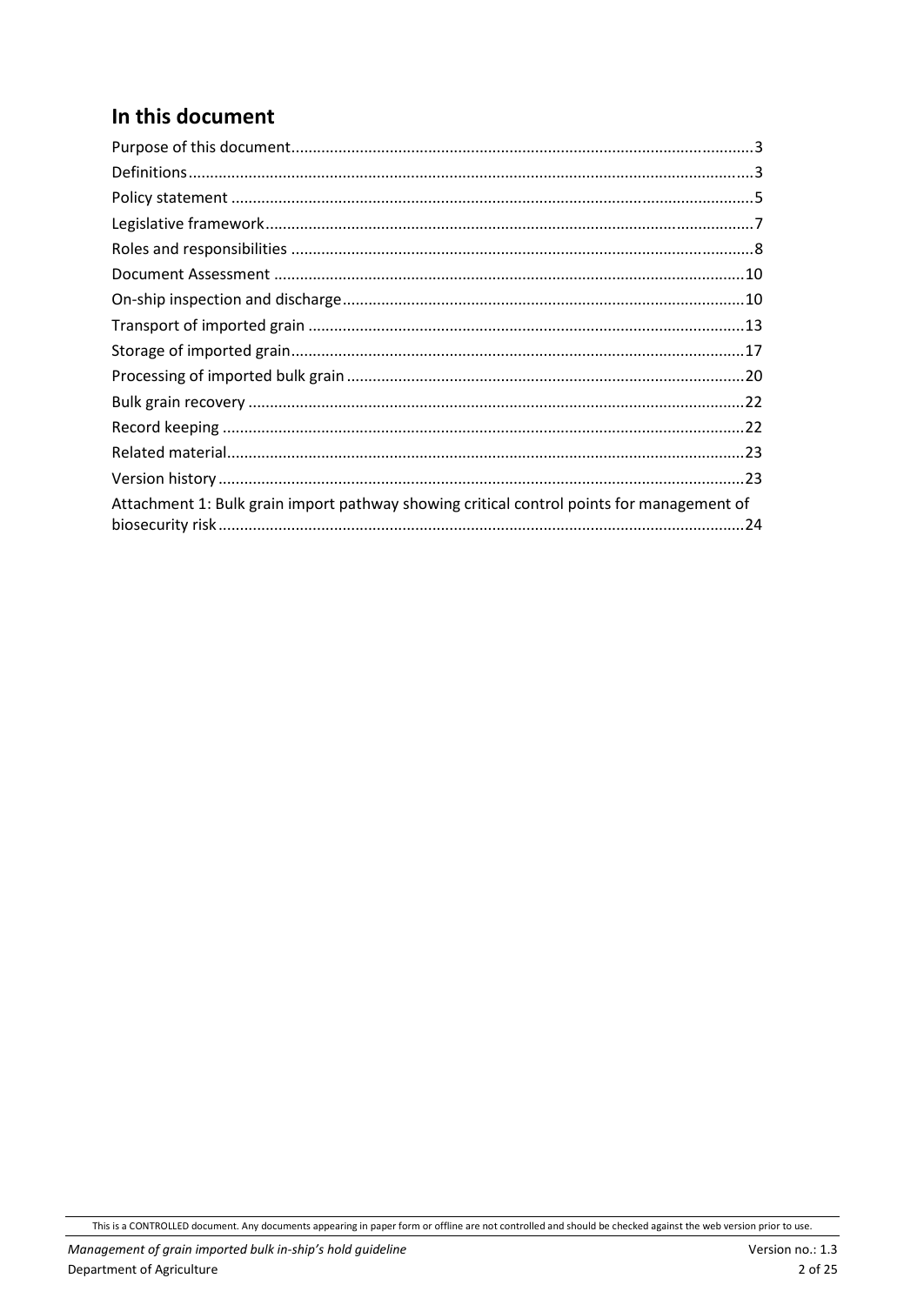### <span id="page-2-0"></span>**Purpose of this document**

The purpose of this document is to set out the operational processes and practices for effectively managing the biosecurity risks associated with consignments of imported bulk grain.

#### <span id="page-2-1"></span>**Definitions**

The following table defines terms used in this document.

| <b>Term</b>                                                             | <b>Definition</b>                                                                                                                                                                                                                                                                                                                              |
|-------------------------------------------------------------------------|------------------------------------------------------------------------------------------------------------------------------------------------------------------------------------------------------------------------------------------------------------------------------------------------------------------------------------------------|
| Approved<br>Arrangement (AA)                                            | An arrangement entered into with the Department of Agriculture that<br>allow operators to manage biosecurity risks in accordance with<br>departmental requirements, using their own premises, facilities,<br>equipment and people, and involving reduced oversight by the<br>department and with occasional compliance monitoring or auditing. |
| <b>Biosecurity Industry</b><br>Participant (BIP)                        | A holder of an AA.<br>Note: A BIP must ensure that persons having physical access to goods<br>subject to biosecurity control are aware that such items must only be<br>handled by an accredited person or under the direct supervision of an<br>accredited person.                                                                             |
| <b>Biosecurity Officer</b>                                              | A person authorised under section 545 to be a biosecurity officer under<br>the Biosecurity Act 2015.                                                                                                                                                                                                                                           |
| <b>Biosecurity Risk</b><br>Material (BRM)                               | Material found in a consignment that poses a biosecurity risk. Includes<br>but is not limited to:<br>Insects<br>$\bullet$<br>Disease symptoms<br>$\bullet$<br>Seeds<br>$\bullet$<br>Soil, dirt<br>Animal material<br>Plant material or trash such as straw, twigs, leaves, roots, fruit and<br>bark.                                           |
| <b>Biosecurity Waste</b>                                                | Any material derived from the imported grain including spillages, by-<br>products (e.g. bran, pollard, and offal), screenings, dust and any single<br>use items (e.g. disposable overalls) exposed to imported grain or its by-<br>products.                                                                                                   |
| <b>Bulk Commodity</b><br><b>National Coordination</b><br>Centre (BCNCC) | Specialist unit within the Department of Agriculture are responsible for<br>managing bulk in-ship imported commodities including fertiliser,<br>stockfeed and grain.<br>• Phone: (02) 4935 6700<br>• After hours on-call biosecurity officer: 0438 440 950<br>· Email: fertiliser.chemical@agriculture.gov.au                                  |
| <b>Bulk grain</b>                                                       | Loose grain imported in a ship's hold.                                                                                                                                                                                                                                                                                                         |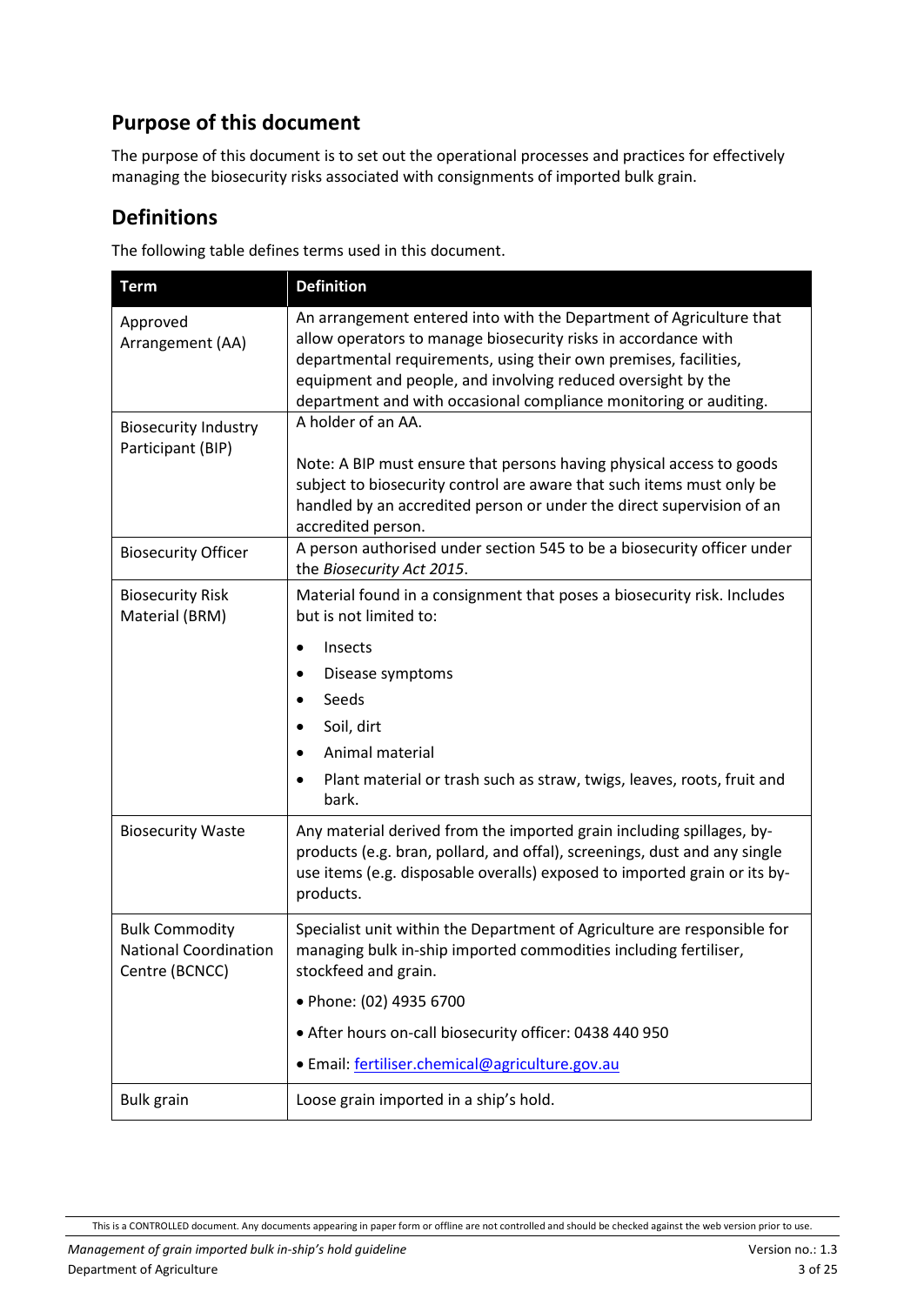| <b>Term</b>                              | <b>Definition</b>                                                                                                                                                                 |
|------------------------------------------|-----------------------------------------------------------------------------------------------------------------------------------------------------------------------------------|
| <b>Bulk grain inspection</b><br>schedule | A document provided by the BCNCC that is based on information<br>provided by the importer for bulk ship importations incorporating:                                               |
|                                          | The ship name<br>Previous cargo<br>Grain type<br>Amount to be discharged at each port.                                                                                            |
| Conveyance                               | A vehicle or train used to transport imported grain.                                                                                                                              |
| Grains                                   | Whole cereal seeds<br>Oil seeds<br>Pulses.                                                                                                                                        |
| <b>Hungry Boards</b>                     | Boards forming a continuous extension to the body of the cargo carrying<br>section of a truck or trailer                                                                          |
| Import permit holder                     | The holder (or their agent) of an import permit for bulk grain.                                                                                                                   |
| Metropolitan area                        | Generally the suburban area around the port of discharge.                                                                                                                         |
| Person in charge (PIC)                   | The owner of the goods<br><b>OR</b><br>a person who is in possession or control of the goods (other than a<br>biosecurity officer or biosecurity enforcement officer<br><b>OR</b> |
|                                          | a BIP who is in possession or control of the goods as authorised by<br>an approved arrangement covering the biosecurity industry<br>participant.                                  |
| Processing                               | Department approved method for devitalising imported grain.                                                                                                                       |
| Process Management<br>System (PMS)       | Set of policies, processes and procedures for the management of<br>potential biosecurity risks associated with imported bulk grain.                                               |
| Port                                     | First point of entry for incoming ships as determined by the Director of<br>Biosecurity.                                                                                          |
|                                          | Note: Includes all precincts of the port where:                                                                                                                                   |
|                                          | a ship may be moved to unload<br>Goods may be stored.<br>$\bullet$                                                                                                                |
| Port operator                            | Entity facilitating the arrival of ships or goods subject to biosecurity<br>control at a first point of entry port.                                                               |
|                                          | Note: Examples include:                                                                                                                                                           |
|                                          | third-party operators leasing berth space<br>Stevedores<br><b>Shipping lines</b>                                                                                                  |
|                                          | Other logistical agents.                                                                                                                                                          |
| Port precinct                            | Areas within or adjacent to the security regulated boundary of a port.                                                                                                            |
| Ship's Master                            | Person (other than a ship's pilot) responsible for the ship.                                                                                                                      |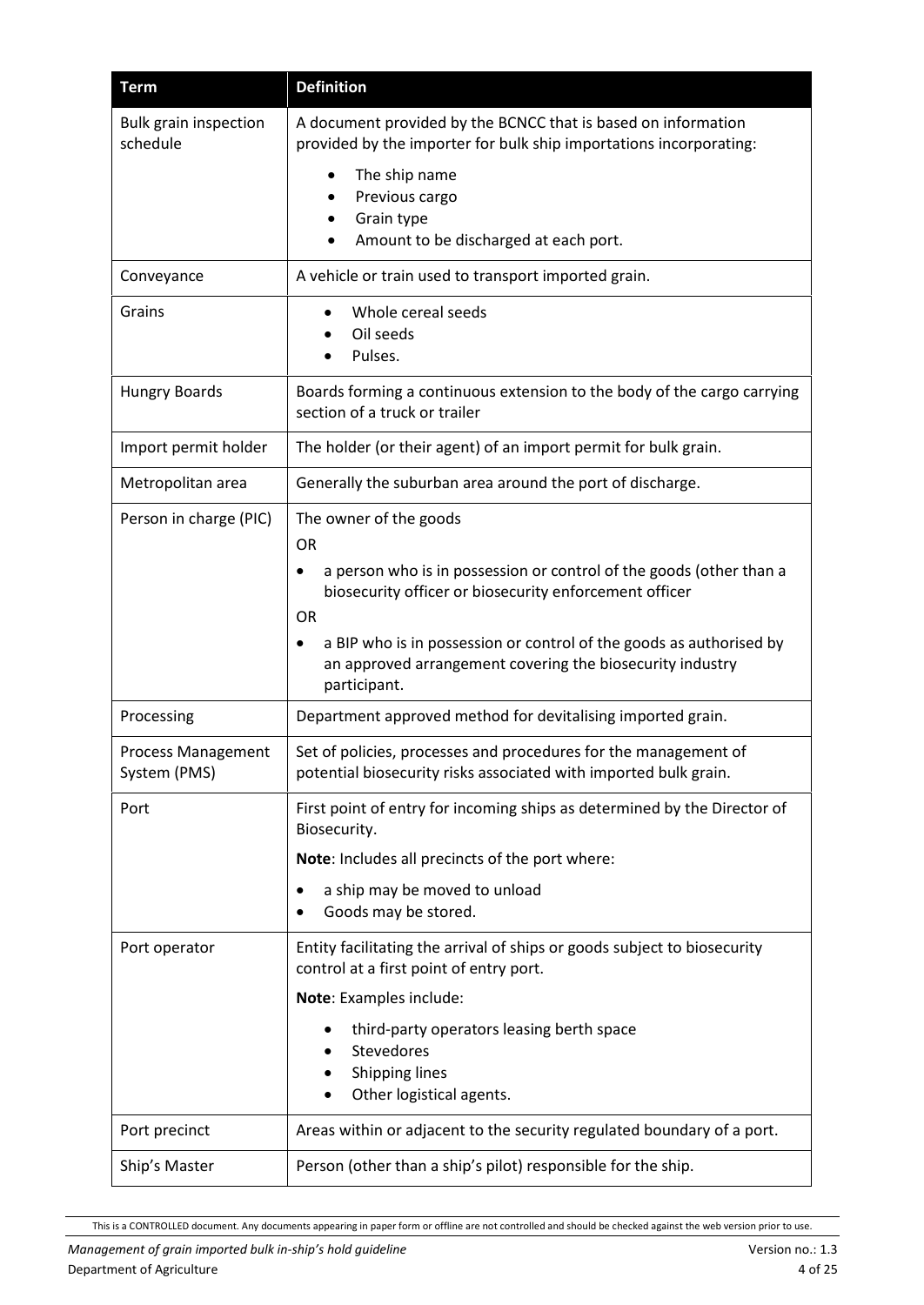| Term                            | <b>Definition</b>                                                                                                                                                                                                                                                                                       |
|---------------------------------|---------------------------------------------------------------------------------------------------------------------------------------------------------------------------------------------------------------------------------------------------------------------------------------------------------|
| Site Operations<br>Manual (SOM) | Manual (approved by the department) that:<br>details the biosecurity operations that will be undertaken at an AA<br>site<br>Accurately and comprehensively detail processes and procedures<br>٠<br>that will be followed by accredited and other persons working with<br>imported grain at the AA site. |
| Tarpaulin                       | Polyester fabric (scrim) coated on both sides with PVC with a minimum<br>weight of 550 grams per square metre.                                                                                                                                                                                          |
| Transport operator              | Third party contracted by the import permit holder to transport grain to<br>storage and processing AA sites.                                                                                                                                                                                            |

#### <span id="page-4-0"></span>**Policy statement**

Whole bulk grain poses a high biosecurity risk to both plants and animals because it is not usually subject to any form of processing offshore (other than harvest and grading), and unrestricted importation would present a direct pathway for pest transmission to susceptible crops, animals and agricultural production areas in Australia.

The regulation of imported whole grain applies the powers and provisions of the *Biosecurity Act 2015* to manage biosecurity risks to the appropriate level of protection (ALOP) for Australia, which is defined as providing a high level of protection aimed at reducing risk to a very low level, but not to zero.

The department has strict requirements which must be complied with in order to manage the biosecurity risks associated with imported grain. Multiple critical control points must be in place throughout the import pathway to manage the risks. These include:

- A permit is required for any grain imports prior to arrival. Every permit application is considered on a case-by-case basis and is subject to a risk assessment to allow specific consideration of the biosecurity risks posed by the proposed import pathway.
- A department-approved and audited Process Management System (PMS) must be put in place outlining the processes for sourcing, movement and loading offshore and movement, storage and processing within Australia.
- Grain must be sourced from areas of low plant and animal risk, in particular free from pathogens and pests of biosecurity concern to Australia.
- The export pathway from the farm to the point of loading must be approved by the department to ensure the grain has been sourced from and transported within the designated areas.
- Storage and transport units used along the export pathway must be thoroughly cleaned prior to use to prevent contamination with imported and/or local whole grain, stock feed or stock feed ingredients, insect pests, and other infestible residues, soil, animal or avian remains, faeces or any other extraneous contamination.
- Assurance of cleanliness is provided through third party inspection certification or recognition of industry quality management systems that manage contamination risks.
- Grain must be inspected and certified free from quarantine pests by the National Plant Protection Organisation in the country of origin.
- Grain must be graded and certified by the exporting country's quality standards body at the point of export to ensure minimal levels of foreign material within the consignment such as weed seeds, soil and animal material.

This is a CONTROLLED document. Any documents appearing in paper form or offline are not controlled and should be checked against the web version prior to use.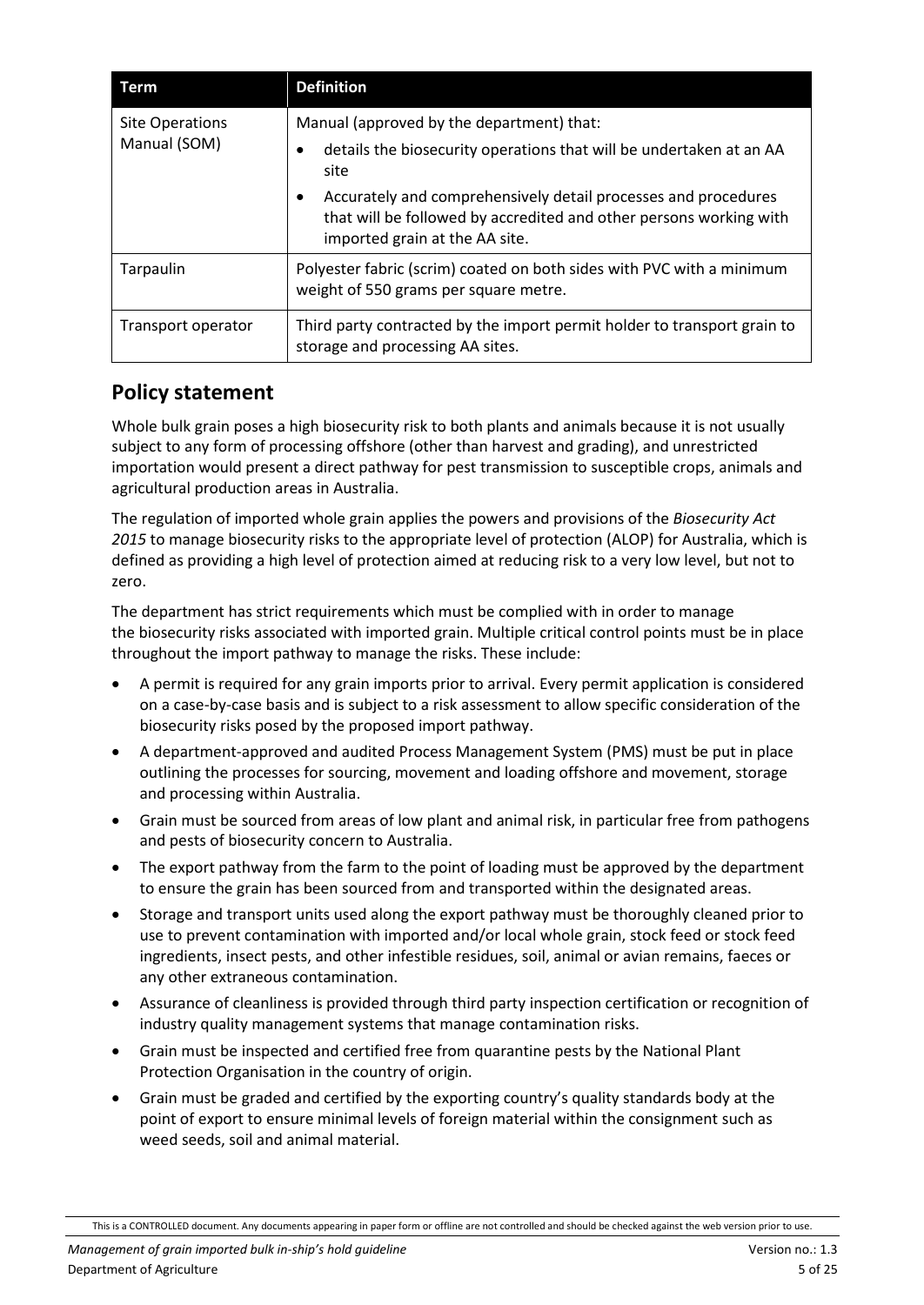- On arrival in Australia, grain must be transported in clean conveyances and conveyances must be sufficiently secure to control the leakage of grain or dust during transport from the point of discharge through to the point of processing. For example, approved sealed containers or rollover tarp trucks.
- Grain must be transported along approved routes that have been assessed by the department and tracked from the point of arrival to final release from biosecurity control. All grain movements must be reported to the department and grain weight reconciliations undertaken.
- Imported grain must be stored and processed while subject to biosecurity control in a facility covered by an approved arrangement (approved arrangement site). Storage and processing of imported grain must also be managed in accordance with the approved arrangement, including to contain spills and manage associated biosecurity concerns.
- A department-approved Site Operations Manual must be in place for the approved arrangement site outlining the processes for managing the grain within the confines of the approved arrangement site. Approval of the site is only given if department requirements are met at desk and site audit.
- The assessment of the approved arrangement site and the transport route considers a range of factors relevant to the management of biosecurity risk including proximity to agricultural production, potential hosts (animal and plant) and transport routes (especially passage through agricultural areas).
- Processing and treatment of imported grain must be undertaken with specific time and temperature requirements to further reduce the biosecurity risks before release from biosecurity control.
- Associated waste must be disposed of according to departmental requirements and in accordance with an approved arrangement, such as deep burial, high temperature incineration or autoclave.
- The importer must have emergency action plans in place to manage spillage or any other possible incidents on the import pathway.
- Imported grain must not be diverted to any location or used for any other purpose than that stated on the import permit.
- Verification inspections to assess biosecurity risk will be undertaken by a biosecurity officer during discharge at each port; on completion of discharge at each port; during receival and out loading from each approved arrangement site and following decontamination at each approved arrangement site.
- When the import process has been completed, the storage and processing facilities must undertake comprehensive department-approved decommissioning processes prior to recommencing normal operations.

**Note:** *Refer* **to Attachment 1: [Bulk grain import pathway showing critical control points for](#page-23-0)  [management of biosecurity risk](#page-23-0)** for a visual representation of the import pathway for imported grain.

Compliance with this guideline will be verified by biosecurity officers from the port of entry to the point of release at AAs. Non-compliance may result in:

- the refusal of permission to discharge
- The application of additional biosecurity measures, corrective actions and heightened departmental supervision applied along the import pathway.

Serious non-compliances by an importer or a biosecurity participant may result in:

• Suspension or revocation of import permits and approved arrangements

or

• Enforcement action including civil or criminal prosecution.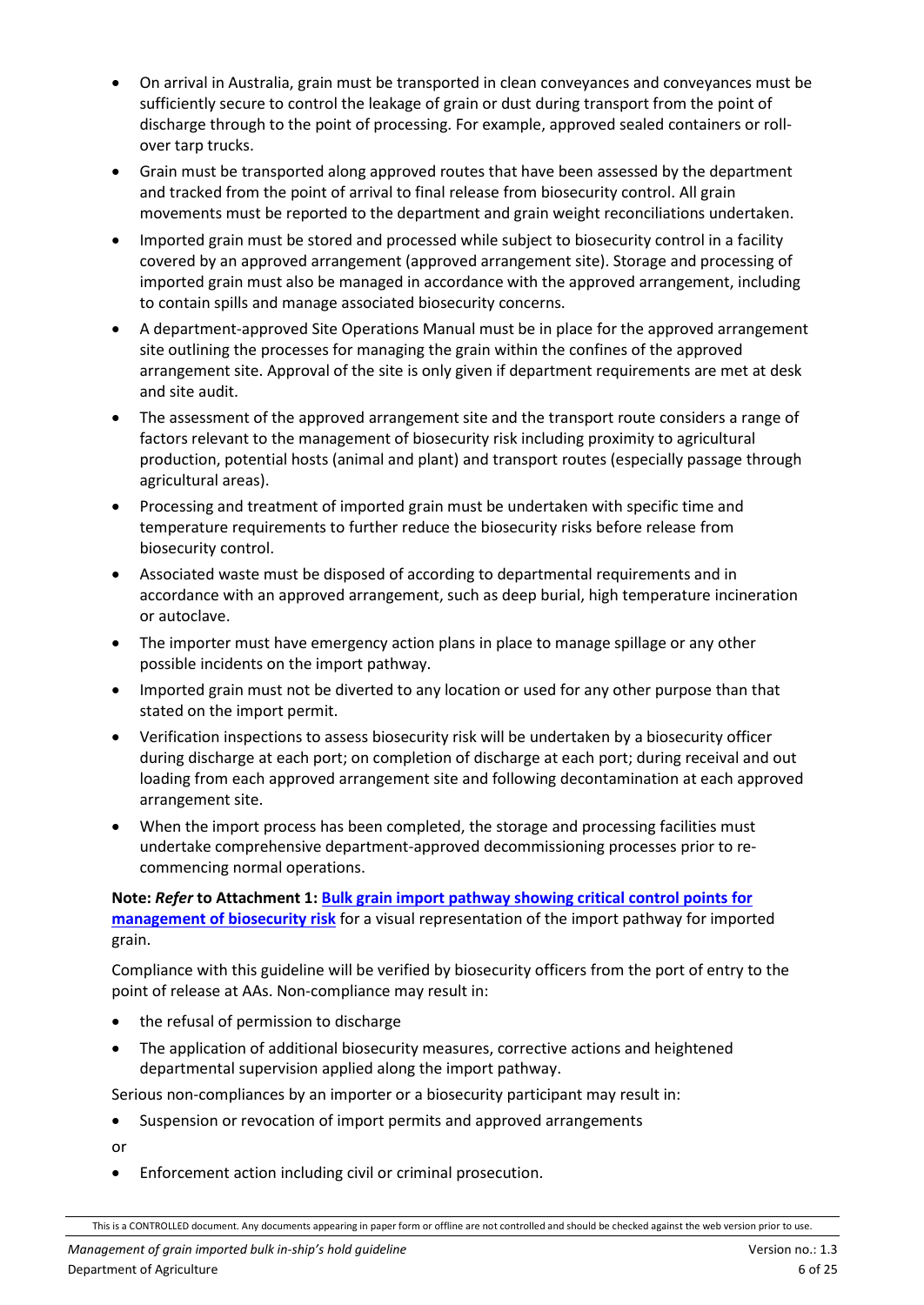Surveillance for pests of biosecurity concern at the port precinct, along the transport route and at the AA sites will be undertaken by the department as part of the National Border Surveillance [Program](http://www.agriculture.gov.au/biosecurity/australia/border-surveillance)*.*

#### <span id="page-6-0"></span>**Legislative framework**

The following table outlines the specific sections of *the Biosecurity Act 2015* (the Act) that applies to the assessment and management of imported grain.

| Relevant section of the Biosecurity Act 2015:                                              | <b>How it applies</b>                                                                                                                                                                                                                                                                                 |
|--------------------------------------------------------------------------------------------|-------------------------------------------------------------------------------------------------------------------------------------------------------------------------------------------------------------------------------------------------------------------------------------------------------|
| Section 119: Goods brought into Australian<br>territory are subject to biosecurity control | The goods become subject to biosecurity<br>control when the ship carrying the goods<br>enters Australian territory.                                                                                                                                                                                   |
| Section 123: Biosecurity risk assessment powers                                            | Sets out powers that may be exercised for the<br>purpose of assessing the level of biosecurity<br>risk associated with goods that are subject to<br>biosecurity control.                                                                                                                              |
| Section 124: Direction to secure goods                                                     | A biosecurity officer may direct a person in<br>charge of the goods to secure the goods in a<br>manner specified by the biosecurity officer.                                                                                                                                                          |
| Section 125: Inspecting goods and taking<br>samples                                        | Sets out powers of a biosecurity officer in<br>relation to inspecting goods and taking<br>samples.                                                                                                                                                                                                    |
| Section 126: Asking questions about goods                                                  | A biosecurity officer may require a person who<br>the biosecurity officer suspects, on reasonable<br>grounds, has information in relation to the<br>goods to answer questions, or provide<br>information in writing, in relation to the goods.                                                        |
| Section 127: Requiring documents relating to<br>goods to be produced                       | A biosecurity officer may require a person who<br>the biosecurity officer suspects, on reasonable<br>grounds, has the custody or control of<br>documents in relation to the goods to produce<br>to the biosecurity officer such of those<br>documents as are specified by the biosecurity<br>officer. |
| Section 128: Movement of goods                                                             | Sets out powers of a biosecurity officer in<br>relation to movement of goods.                                                                                                                                                                                                                         |
| Section 131: Biosecurity measures may be<br>required in relation to goods                  | If a biosecurity officer suspects, on reasonable<br>grounds, that the level of biosecurity risk<br>associated with goods that are subject to<br>biosecurity control is unacceptable, a<br>biosecurity officer may require biosecurity<br>measures to be taken in relation to the goods.               |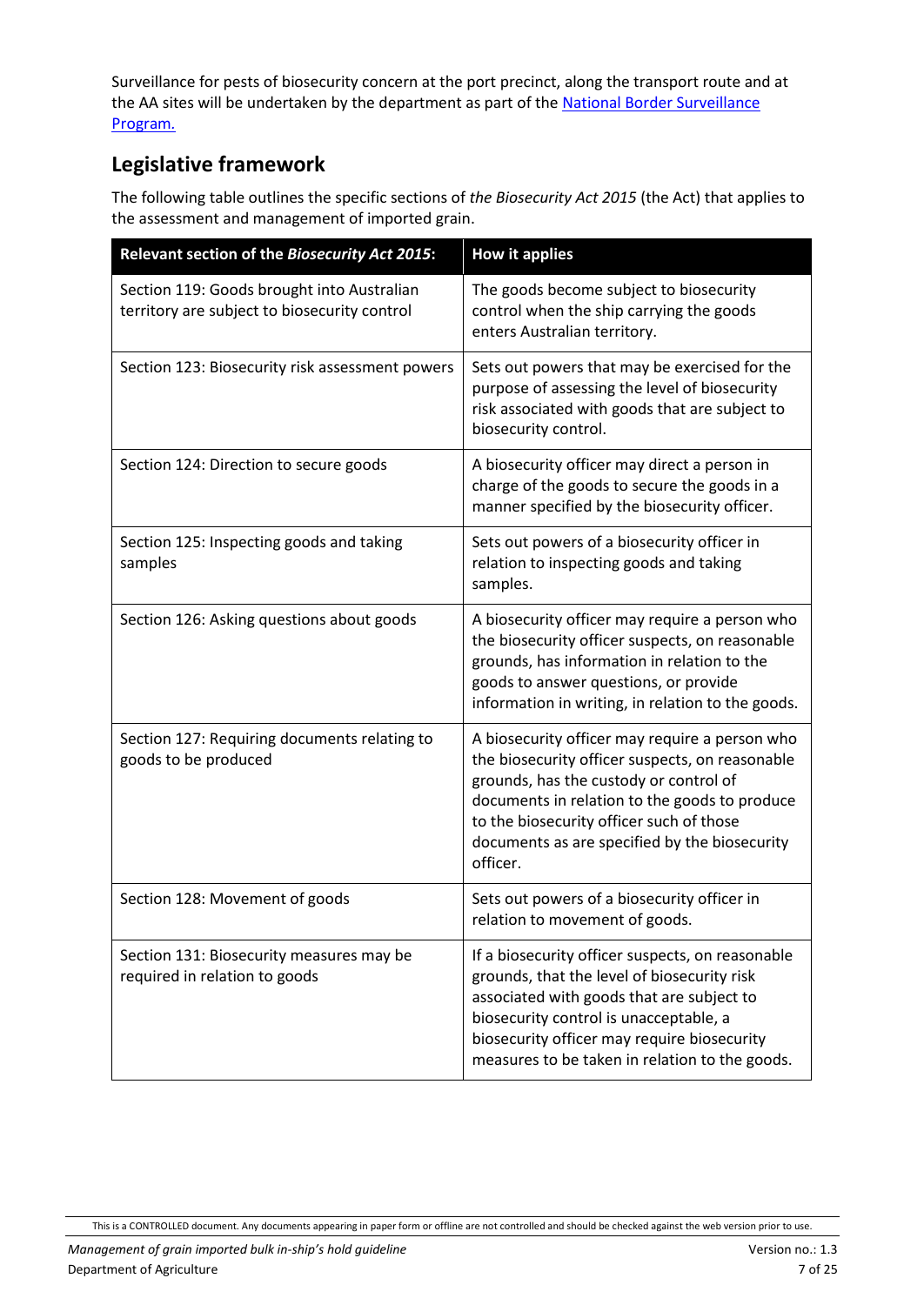| Relevant section of the Biosecurity Act 2015:                                                         | <b>How it applies</b>                                                                                                                                                                                                                                                |
|-------------------------------------------------------------------------------------------------------|----------------------------------------------------------------------------------------------------------------------------------------------------------------------------------------------------------------------------------------------------------------------|
| Section 132: Movement of goods                                                                        | Sets out powers of a biosecurity officer in<br>relation to movement of goods if a biosecurity<br>officer suspects, on reasonable grounds, that<br>the level of biosecurity risk associated with<br>goods that are subject to biosecurity control is<br>unacceptable. |
| Section 133: Treatment of goods                                                                       | A biosecurity officer may require the goods to<br>be treated in a manner specified by the<br>biosecurity officer.                                                                                                                                                    |
| Section 138: Powers of biosecurity officer if<br>biosecurity measures are required                    | Sets out powers if a biosecurity officer requires<br>a biosecurity measure to be taken in relation to<br>goods under section 132 (movement), section<br>133 (treatment), section 136 (destruction) or a<br>regulation made for the purposes of section<br>137.       |
| Section 162: When goods brought into<br>Australian territory are released from<br>biosecurity control | Sets out the different conditions as to when<br>goods subject to biosecurity control are<br>released from biosecurity control.                                                                                                                                       |
| Section 406: the approval of proposed<br>arrangements                                                 | The Director of Biosecurity may approve a<br>proposed arrangement that provides for the<br>person to carry out specified activities to<br>manage biosecurity risk                                                                                                    |

## <span id="page-7-0"></span>**Roles and responsibilities**

The following table outlines the roles and responsibilities undertaken in this guideline.

| Role                             | <b>Responsibility</b>                                                                                                                                   |
|----------------------------------|---------------------------------------------------------------------------------------------------------------------------------------------------------|
| <b>Assessment Services Group</b> | Issuing directions for inspection of consignment (or<br>otherwise if not compliant)                                                                     |
| <b>BIP</b>                       | To manage the biosecurity risks associated with the<br>imported grain                                                                                   |
|                                  | To manage the biosecurity risks associated with the<br>biosecurity waste generated through the discharge,<br>transport, storage and processing of waste |
| <b>Biosecurity officers</b>      | Liaising with the person in charge and organising inspections<br>in accordance with the department inspection schedule.                                 |
|                                  | Responsible for inspecting bulk consignments of grain and<br>٠<br>giving permission to discharge from the ships hold.                                   |
|                                  | Advising the ship's crew, stevedores and port operator of the<br>$\bullet$<br>assessment and management requirements.                                   |
|                                  | Performing verification activities during the onshore<br>management of imported grain consignments                                                      |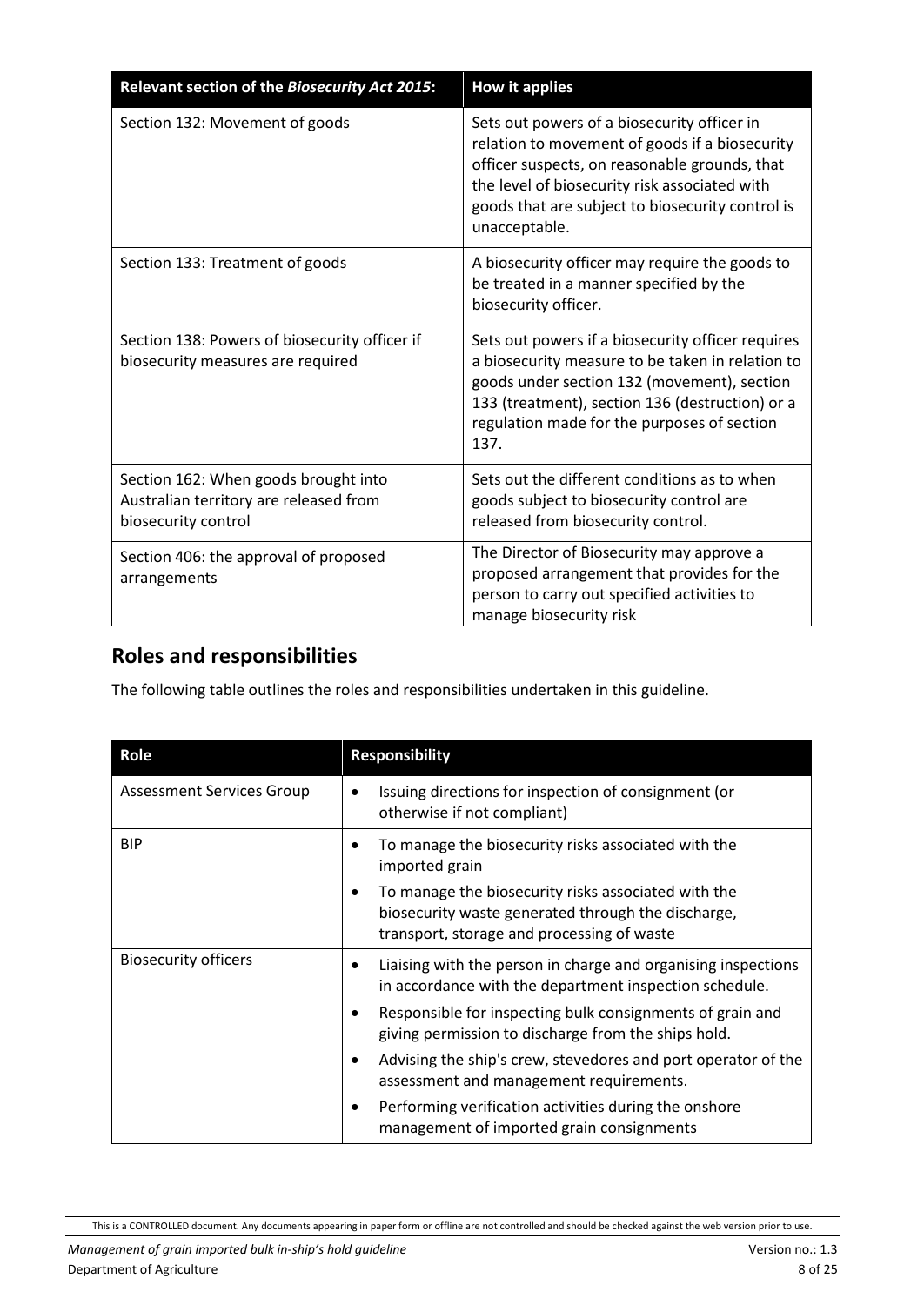| Role                                         | <b>Responsibility</b>                                                                                                                                                                                                                                                                                                    |
|----------------------------------------------|--------------------------------------------------------------------------------------------------------------------------------------------------------------------------------------------------------------------------------------------------------------------------------------------------------------------------|
| <b>BCNCC</b>                                 | Overseeing the assessment and management of each<br>imported grain consignment.<br>Assessing the documentation for bulk grain ship<br>$\bullet$<br>consignments and creating ship inspection schedules.<br>Issuing Department of Agriculture and Water Resources<br>(DAWR) grain inspection schedules to regional ports. |
|                                              |                                                                                                                                                                                                                                                                                                                          |
| Driver of conveyance                         | Responsible for ensuring conveyances meet the<br>department's standards                                                                                                                                                                                                                                                  |
| <b>Operational Science Services</b><br>(OSS) | Identifies pests and diseases collected and submitted by<br>$\bullet$<br><b>Biosecurity Officers</b><br>Undertakes pest surveillance activities at the Port<br>٠                                                                                                                                                         |
| Person in charge PIC                         | Complying with the import permit conditions including the<br>approved activities outlined in the PMS e.g.                                                                                                                                                                                                                |
|                                              | Discharge and port operations<br>O                                                                                                                                                                                                                                                                                       |
|                                              | Secure transport arrangements<br>O                                                                                                                                                                                                                                                                                       |
|                                              | Approved Arrangements for storage and processing<br>O                                                                                                                                                                                                                                                                    |
|                                              | Contacting the department to confirm ship arrival time                                                                                                                                                                                                                                                                   |
|                                              | Providing ship and consignment documentation for<br>assessment                                                                                                                                                                                                                                                           |
| Plant Import Operations (PIO)                | Develop the operational policy for the management of<br>٠<br>imported grain                                                                                                                                                                                                                                              |
|                                              | Develop import conditions for imported grain                                                                                                                                                                                                                                                                             |
|                                              | Assess and issue import permits for imported grain                                                                                                                                                                                                                                                                       |
|                                              | Brief Departmental Executive and the Minister's office as<br>appropriate                                                                                                                                                                                                                                                 |
| Port Operator                                | Supervision of ship discharge and movement into storage<br>including verification that conveyances meet department's<br>standards prior to movement from the port                                                                                                                                                        |
|                                              | Responsible for cleaning the port area and grain handling<br>equipment post-discharge                                                                                                                                                                                                                                    |
| Ship's master                                | Responsible for opening ships holds<br>٠                                                                                                                                                                                                                                                                                 |
|                                              | Responsible for discharging the consignment from the ship<br>$\bullet$                                                                                                                                                                                                                                                   |
| <b>Transport Operator</b>                    | Responsible for ensuring conveyances used to transport<br>٠<br>imported grain meet the department's standards.                                                                                                                                                                                                           |
|                                              | Making their drivers aware of the requirements for<br>transporting importing grains.                                                                                                                                                                                                                                     |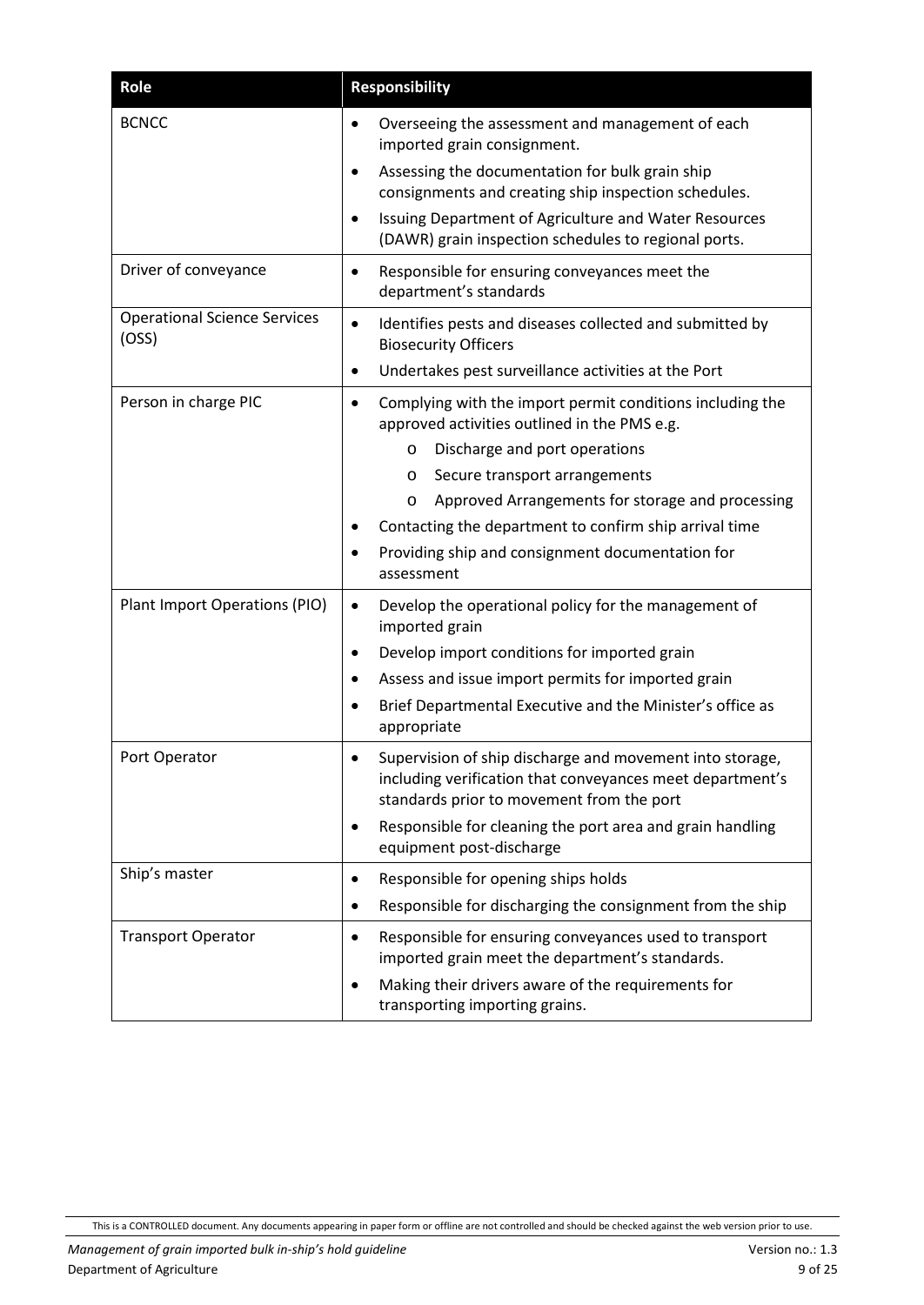#### <span id="page-9-0"></span>**Document Assessment**

The following table outlines the process for assessment of consignment and ship documentation of import grain consignments.

| <b>Stage</b> | <b>What happens</b>                                                                                                                                                                                                                                                                                                                                                                                                                                    |                     | Responsible<br>party    |
|--------------|--------------------------------------------------------------------------------------------------------------------------------------------------------------------------------------------------------------------------------------------------------------------------------------------------------------------------------------------------------------------------------------------------------------------------------------------------------|---------------------|-------------------------|
| 1.           | To enable scheduling, documents required by the import permit and<br>the completed Imported bulk grain pre-arrival information document<br>are provided to the BCNCC at least ten working days prior to the<br>estimated arrival time at the first port to enable scheduling.                                                                                                                                                                          |                     | Import permit<br>holder |
| 2.           | Documents are assessed for compliance with the import permit<br>requirements and the department's documentary policies including<br>the Minimum Documentary and Import Declaration Requirements<br>Policy.                                                                                                                                                                                                                                             |                     | <b>BCNCC</b>            |
|              | When the<br>documents are                                                                                                                                                                                                                                                                                                                                                                                                                              | Then                |                         |
|              | not compliant                                                                                                                                                                                                                                                                                                                                                                                                                                          | contact PIO         |                         |
|              | compliant                                                                                                                                                                                                                                                                                                                                                                                                                                              | continue to stage 3 |                         |
| 3.           | A bulk grain inspection schedule is created and forwarded to the<br>import permit holder and to the regional department offices<br>responsible for the discharge ports for that consignment.<br>Note: it is the Import Permit holder's responsibility to notify the<br>department in writing of any changes to the schedule (including, but<br>not limited to changes to dates of arrival, quantities to be discharged,<br>and/or ports of discharge). |                     | <b>BCNCC</b>            |
| 4.           | AAs and transport operators are advised of the arrival time and<br>inspection schedule.                                                                                                                                                                                                                                                                                                                                                                |                     | Import permit<br>holder |
| 5.           | Refer to the bulk grain inspection schedule and direct the<br>consignment for inspection.                                                                                                                                                                                                                                                                                                                                                              |                     | ASG                     |

#### <span id="page-9-1"></span>**On-ship inspection and discharge**

It is the importer's responsibility to provide a safe work environment for biosecurity officers. Biosecurity officers will not enter ship holds under any circumstances. The safety of the biosecurity officer is of paramount importance, particularly when working around the edges of the ship holds. The importer must ensure that a barrier is provided that will prevent falls into the hold. The barrier must be:

- higher than the biosecurity officers' centre of mass (usually waist height)
- high enough to prevent the biosecurity officer falling into the hold while collecting samples.

The following table outlines the process for inspecting grain prior to granting permission to discharge from a ship.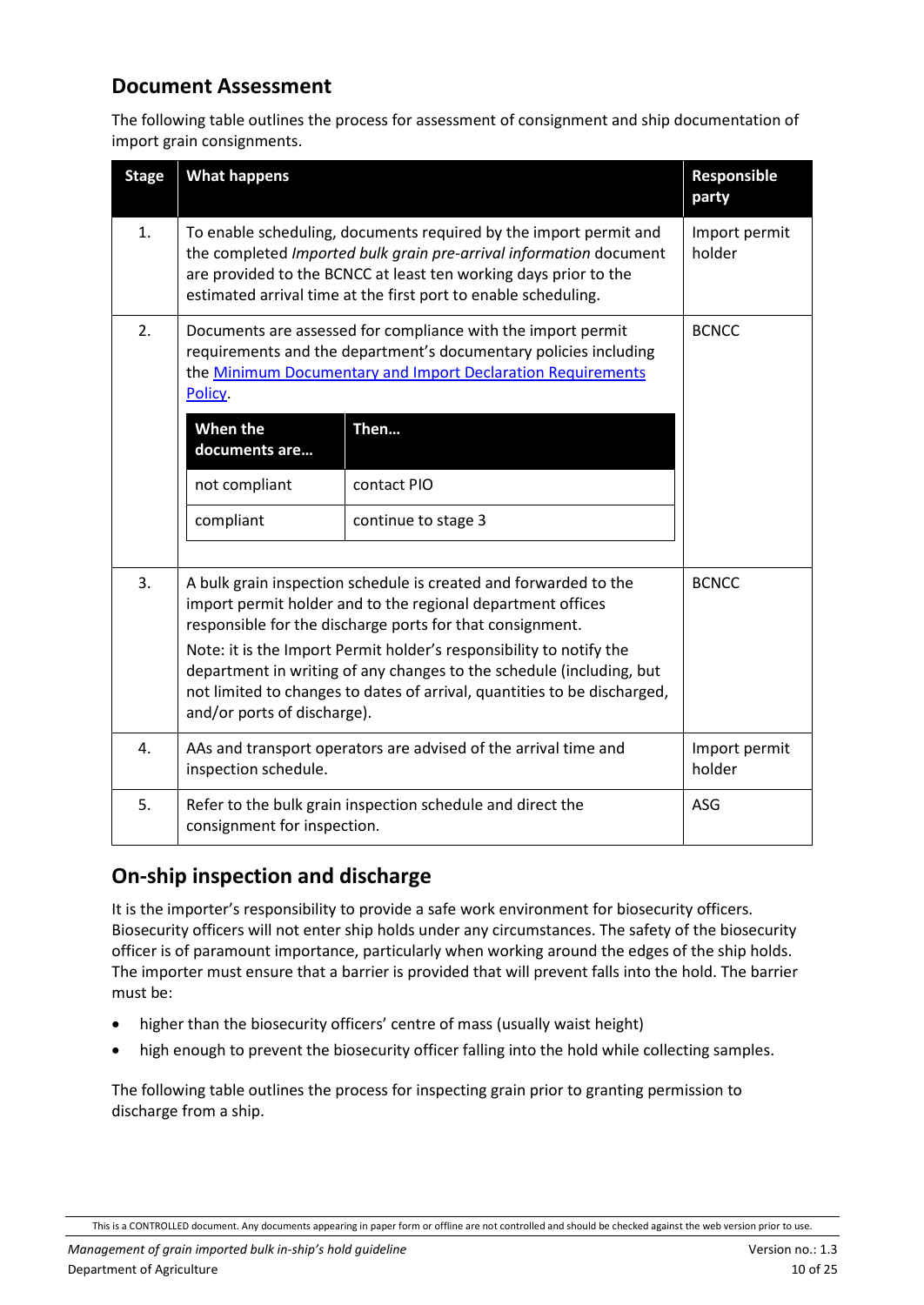| <b>Stage</b> | <b>What happens</b>                                                                                                                                                   |                                                                                                                                                                                 | <b>Responsible</b><br>party |
|--------------|-----------------------------------------------------------------------------------------------------------------------------------------------------------------------|---------------------------------------------------------------------------------------------------------------------------------------------------------------------------------|-----------------------------|
| 1.           | The deck, hatch covers and hatch coamings are inspected for BRM.                                                                                                      |                                                                                                                                                                                 | Biosecurity                 |
|              | When                                                                                                                                                                  | Then                                                                                                                                                                            | Officer                     |
|              | <b>BRM</b> is detected                                                                                                                                                | samples are submitted to OSS for<br>$\bullet$<br>identification                                                                                                                 |                             |
|              |                                                                                                                                                                       | PIC and BCNCC are notified<br>$\bullet$                                                                                                                                         |                             |
|              |                                                                                                                                                                       | Note: BCNCC to liaise with PIO regarding<br>follow-up action                                                                                                                    |                             |
|              | <b>BRM</b> is not detected                                                                                                                                            | Continue to stage 2                                                                                                                                                             |                             |
| 2.           | Hatch covers are removed and locked out.                                                                                                                              |                                                                                                                                                                                 | Ship's master               |
| 3.           | Freedom from hazardous gases certificate from a licensed fumigator<br>or industrial chemist are issued to the Biosecurity Officer immediately<br>prior to inspection. |                                                                                                                                                                                 | PIC                         |
| 4.           | Each hold is inspected.                                                                                                                                               |                                                                                                                                                                                 | Biosecurity                 |
|              | Note: All holds are inspected at the first port of call.                                                                                                              |                                                                                                                                                                                 | Officer                     |
|              | When                                                                                                                                                                  | Then                                                                                                                                                                            |                             |
|              | <b>BRM</b> is detected                                                                                                                                                | samples are submitted to OSS for<br>$\bullet$<br>identification                                                                                                                 |                             |
|              |                                                                                                                                                                       | PIC and BCNCC are notified                                                                                                                                                      |                             |
|              |                                                                                                                                                                       | Note: BCNCC to liaise with PIO regarding<br>follow-up action                                                                                                                    |                             |
|              |                                                                                                                                                                       | Note: Permission to discharge may not<br>be granted if pests of biosecurity<br>concern are detected. If the<br>consignment cannot be effectively<br>treated it may be exported. |                             |
|              | the consignment is free of<br>live pests and BRM                                                                                                                      | permission is given to discharge the<br>$\bullet$<br>grain                                                                                                                      |                             |
|              |                                                                                                                                                                       | the importer is given a direction to<br>$\bullet$<br>move the grain to a Class 2.7 or 3.1<br>AA site listed on the import permit                                                |                             |
|              |                                                                                                                                                                       | continue to stage 5<br>٠                                                                                                                                                        |                             |
|              |                                                                                                                                                                       |                                                                                                                                                                                 |                             |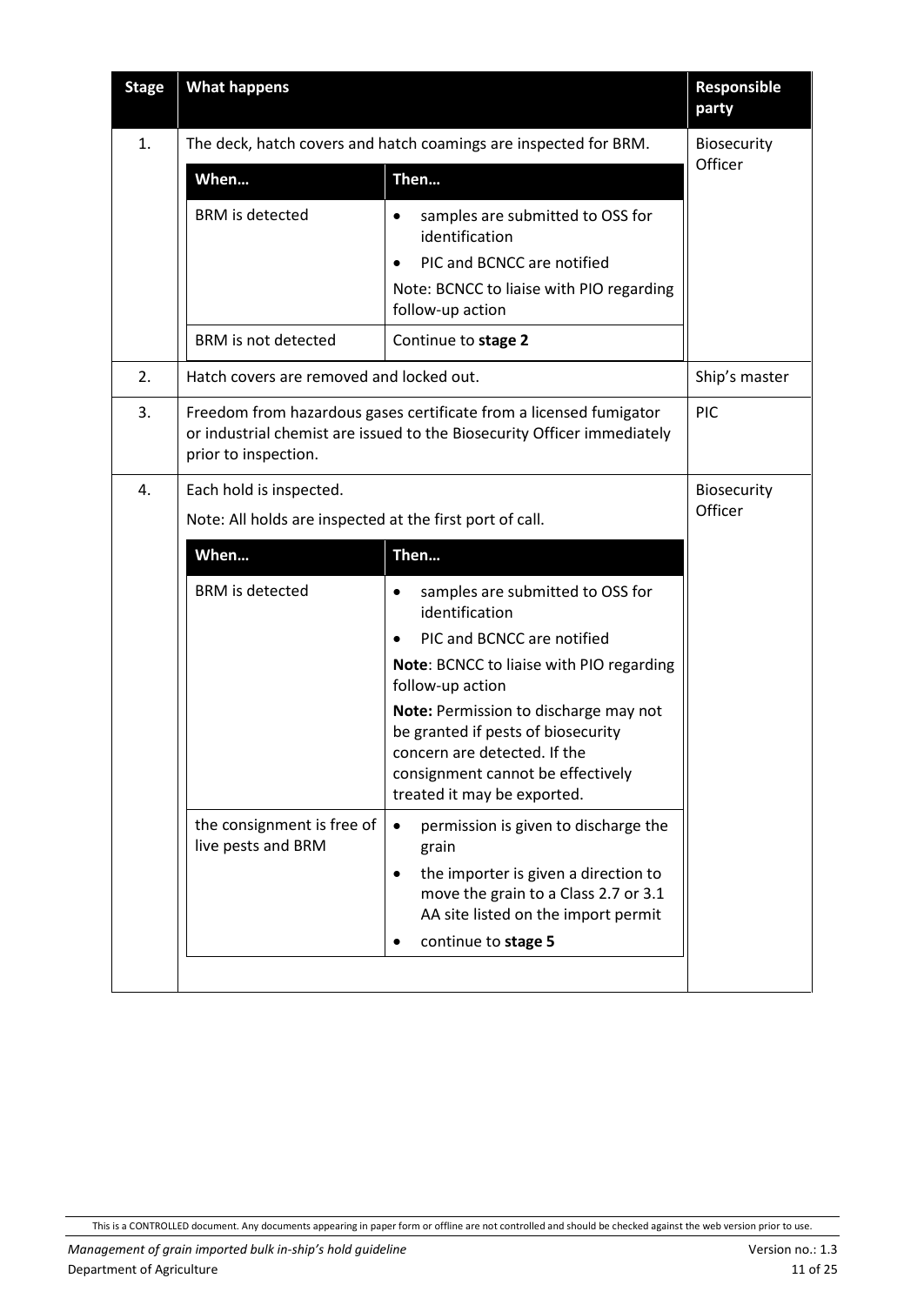| <b>Stage</b> | <b>What happens</b>                                                                                                                                                                                                                                                      |                                                                                                                                            | Responsible<br>party         |
|--------------|--------------------------------------------------------------------------------------------------------------------------------------------------------------------------------------------------------------------------------------------------------------------------|--------------------------------------------------------------------------------------------------------------------------------------------|------------------------------|
| 5.           | The method of moving grain from discharge into storage is<br>determined.                                                                                                                                                                                                 |                                                                                                                                            | Port<br>Operator/PIC         |
|              | Note: The area between the hold and the discharge point must be<br>covered (e.g. using a tarpaulin) to reduce spillage into the water and or<br>wharf during discharge.                                                                                                  |                                                                                                                                            |                              |
|              | When the grain is<br>discharged into a                                                                                                                                                                                                                                   | Then                                                                                                                                       |                              |
|              | conveyance                                                                                                                                                                                                                                                               | continue to stage 6<br>$\bullet$                                                                                                           |                              |
|              | hopper and<br>conveyed directly<br>into storage                                                                                                                                                                                                                          | continue to stage 7<br>٠                                                                                                                   |                              |
| 6.           | Each conveyance is inspected prior to use to verify it complies with the<br>department's Conveyance Standards for Imported Bulk Grain                                                                                                                                    |                                                                                                                                            | Port<br>Operator/PIC         |
|              | When the<br>conveyance is                                                                                                                                                                                                                                                | Then                                                                                                                                       |                              |
|              | compliant                                                                                                                                                                                                                                                                | the grain is discharged from the ship into the<br>conveyance.                                                                              |                              |
|              |                                                                                                                                                                                                                                                                          | Note: grain trailers must have at least 30cm<br>of freeboard below the top of trailer sides or<br>below the base of any hungry boards.     |                              |
|              | not compliant                                                                                                                                                                                                                                                            | the conveyance is not approved for use.                                                                                                    |                              |
|              |                                                                                                                                                                                                                                                                          | The importer must either                                                                                                                   |                              |
|              |                                                                                                                                                                                                                                                                          | rectify the issue and then have the<br>conveyance re-inspected<br>or<br>use another compliant conveyance                                   |                              |
| 7.           | Spillages are cleaned as they occur with collected material either<br>disposed of as biosecurity waste or re-introduced into the pathway for<br>processing. Weight of biosecurity waste is measured and recorded in<br>the Bulk Grain Weight Reconciliation Spreadsheet. |                                                                                                                                            | Port Operator /<br>PIC / BIP |
|              | department approved provider.                                                                                                                                                                                                                                            | Note: Biosecurity waste must be transported and disposed of by a                                                                           |                              |
|              |                                                                                                                                                                                                                                                                          | Note: Bulk grain weight reconciliation spreadsheet is to be completed<br>and emailed to PIO on a daily basis bulkgrain@agriculture.gov.au. |                              |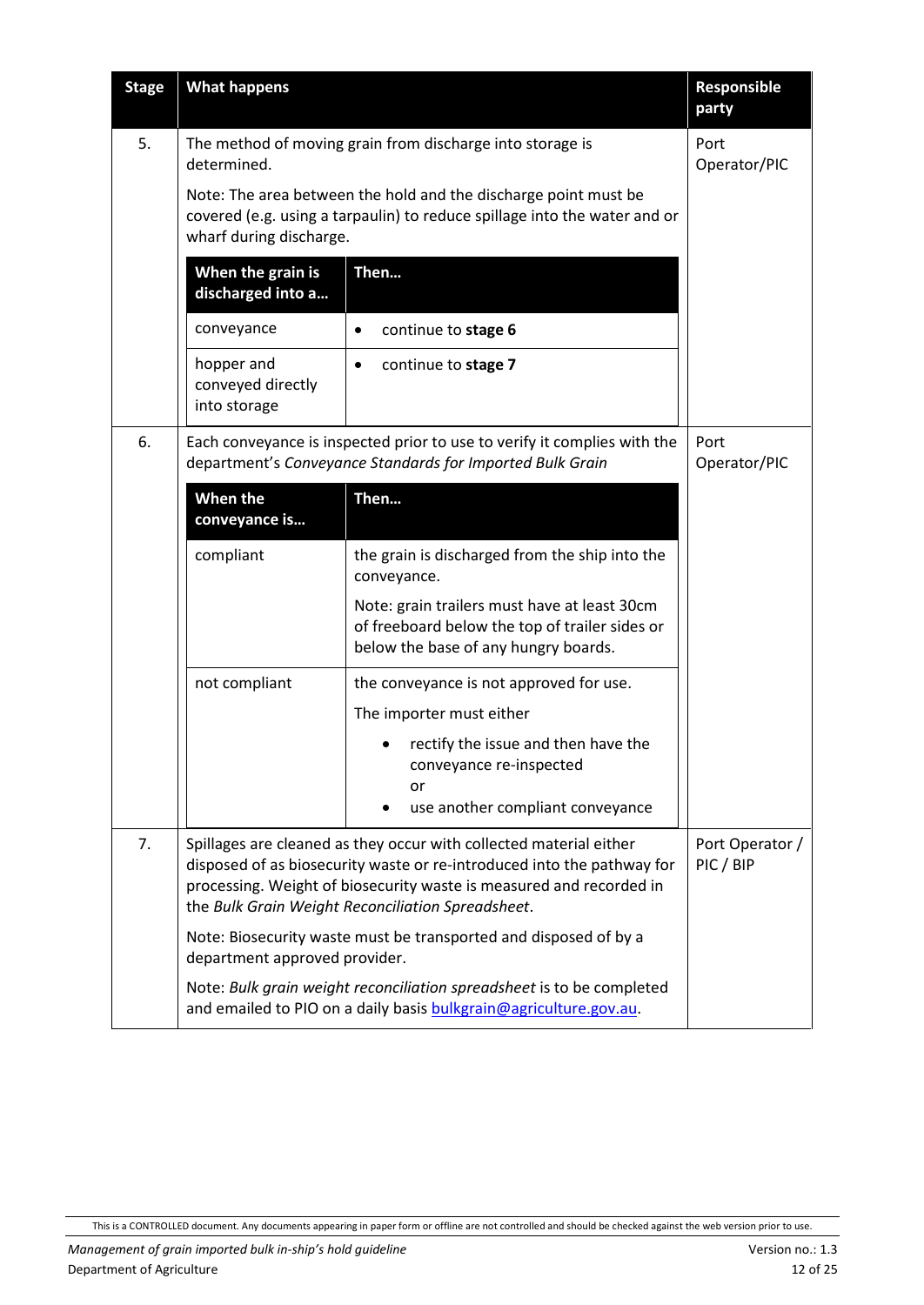| <b>Stage</b> | <b>What happens</b>                                                                                                                                                                                                                                                                                                                                                                                                                                                                                                                                                                                                      | Responsible<br>party |
|--------------|--------------------------------------------------------------------------------------------------------------------------------------------------------------------------------------------------------------------------------------------------------------------------------------------------------------------------------------------------------------------------------------------------------------------------------------------------------------------------------------------------------------------------------------------------------------------------------------------------------------------------|----------------------|
| 8.           | On completion of discharge:<br>all equipment and port areas contaminated with grain and any<br>$\bullet$<br>material derived from the imported grain are cleaned<br>collected material is disposed of as biosecurity waste<br>$\bullet$<br>weight of biosecurity waste is measured and recorded in the bulk<br>grain weight reconciliation spreadsheet.<br>Important:<br>Biosecurity waste must be transported and disposed of by a<br>٠<br>department-approved provider.<br>Bulk grain weight reconciliation spreadsheet is to be completed and<br>٠<br>emailed to PIO on a daily basis (bulkgrain@agriculture.gov.au). | PIC/Port<br>Operator |
| 9.           | The BCNCC is notified when discharge and cleaning has been<br>completed.                                                                                                                                                                                                                                                                                                                                                                                                                                                                                                                                                 | PIC/Port<br>Operator |

#### <span id="page-12-0"></span>**Transport of imported grain**

Transport of imported grain can occur:

- *within the port precinct*, from the point of discharge to an AA site within the port precinct
- *outside the port precinct*, from the boundary of the port to an AA site, or between AA sites outside of the port precinct

Note: All conveyances used to transport imported grain must comply with the department's Conveyance Standards for Imported Bulk Grain.

The following table outlines the process for transporting imported bulk grain to an AA site for storage or processing.

| <b>Stage</b> | <b>What happens</b>                  |                            | <b>Responsible party</b>            |
|--------------|--------------------------------------|----------------------------|-------------------------------------|
| 1.           | The delivery location is determined. |                            | PIC/Transport<br>Operator/Driver of |
|              | When the<br>delivery location<br>is  | Then                       | conveyance                          |
|              | within the port<br>precinct          | go to stage 2<br>$\bullet$ |                                     |
|              | outside the port<br>precinct         | go to stage 3<br>$\bullet$ |                                     |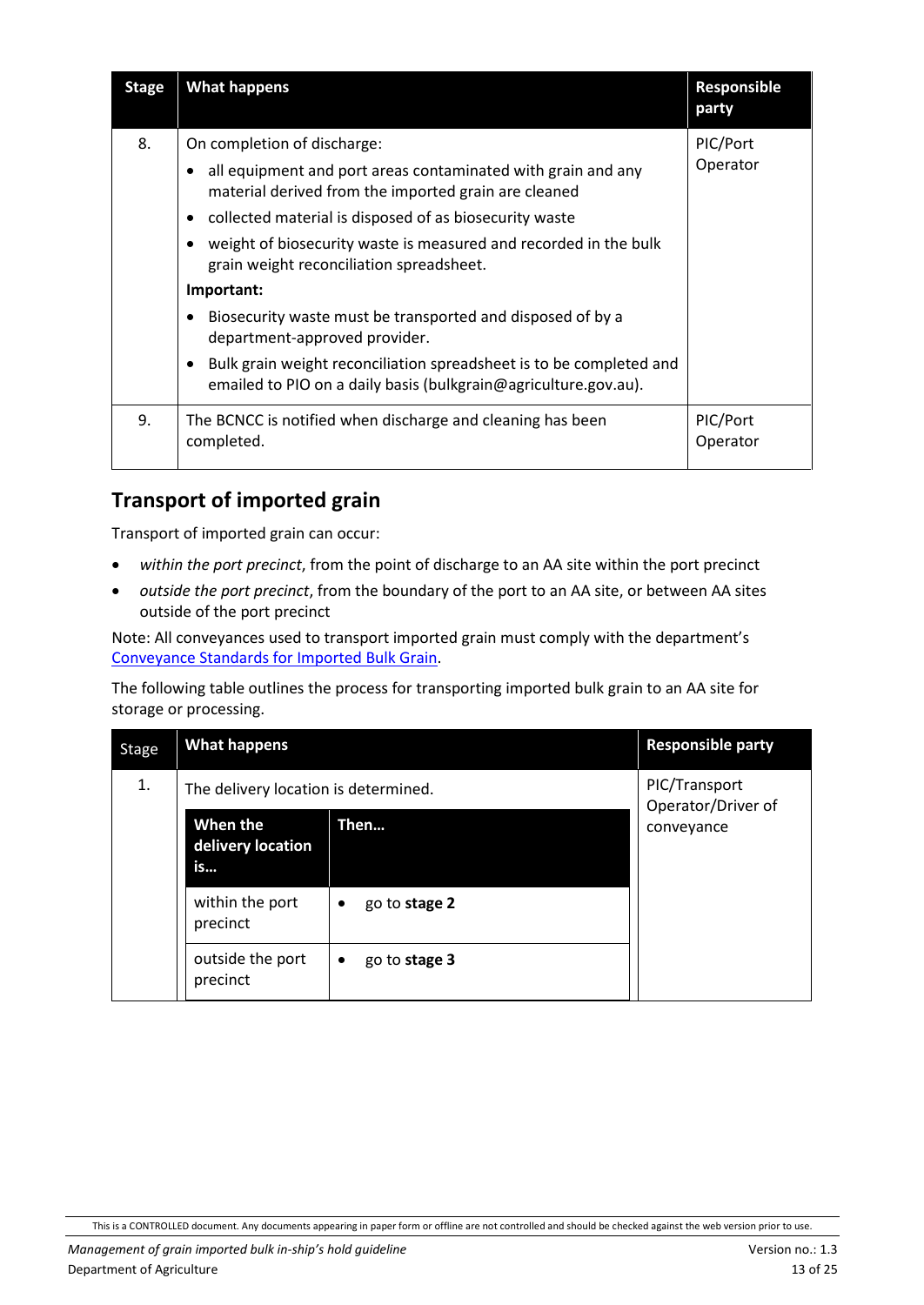| <b>Stage</b> | <b>What happens</b>                  |                                                                                    | <b>Responsible party</b>                          |  |
|--------------|--------------------------------------|------------------------------------------------------------------------------------|---------------------------------------------------|--|
| 2.           | within the port precinct.            | The loaded conveyance is secured and cleaned for transport                         | PIC/Transport<br>Operator/Driver of<br>conveyance |  |
|              | When the<br>conveyance is a          | Then                                                                               |                                                   |  |
|              | road vehicle with<br>a grain trailer | tarpaulins are securely fastened to<br>$\bullet$<br>all edges of the trailer       |                                                   |  |
|              |                                      | the tailgate and discharge chute are<br>$\bullet$<br>secured and checked for leaks |                                                   |  |
|              |                                      | exterior of conveyance to be<br>$\bullet$<br>cleaned prior to departure            |                                                   |  |
|              |                                      | go to stage 4<br>$\bullet$                                                         |                                                   |  |
|              | road vehicle with<br>a tanker        | openings are secured and checked<br>$\bullet$<br>for leaks                         |                                                   |  |
|              |                                      | exterior of conveyance to be<br>$\bullet$<br>cleaned prior to departure            |                                                   |  |
|              |                                      | go to stage 4                                                                      |                                                   |  |

This is a CONTROLLED document. Any documents appearing in paper form or offline are not controlled and should be checked against the web version prior to use.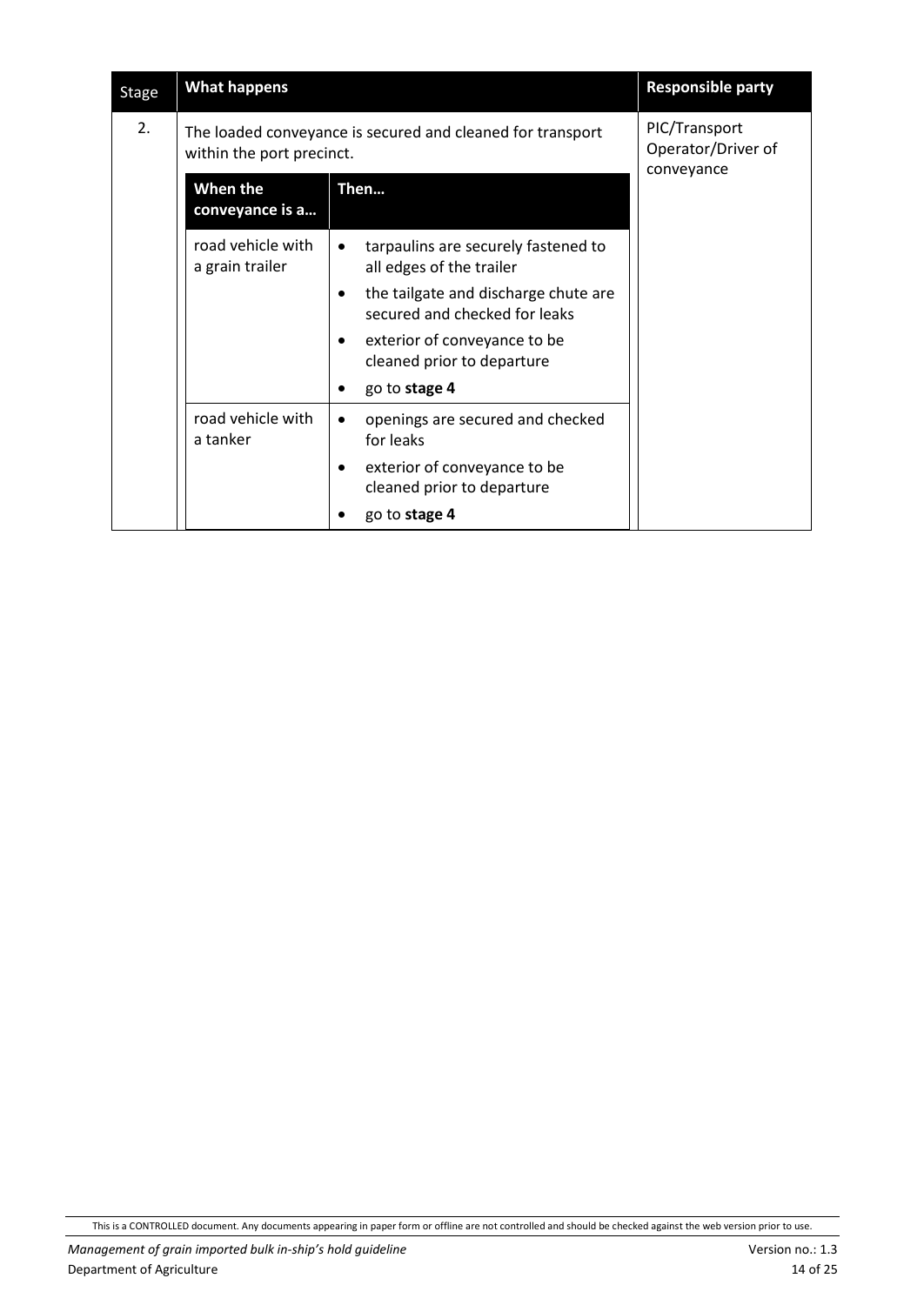| 3. | outside the port precinct.           | The loaded conveyance is secured and cleaned for transport                                                                                                                                                                                                                                                                                                                                 | PIC/Transport<br>Operator/Driver of<br>conveyance |
|----|--------------------------------------|--------------------------------------------------------------------------------------------------------------------------------------------------------------------------------------------------------------------------------------------------------------------------------------------------------------------------------------------------------------------------------------------|---------------------------------------------------|
|    | When the<br>conveyance is a          | Then                                                                                                                                                                                                                                                                                                                                                                                       |                                                   |
|    | road vehicle with<br>a grain trailer | the load level is checked to ensure a<br>$\bullet$<br>freeboard of at least 30cm below<br>the top of truck sides (or below the<br>base of any hungry boards)<br>uneven loads are levelled<br>٠<br>tarpaulins are securely fastened to<br>all edges of the trailer<br>all openings are secured<br>٠<br>grain locks are applied<br>latches on the discharge chute and<br>tailgate are locked |                                                   |
|    |                                      | tamper evident seals are applied to<br>the tailgate and discharge chute<br>the trailer is checked for leaks<br>the exterior of the conveyance is<br>cleaned                                                                                                                                                                                                                                |                                                   |
|    | Road tanker                          | all openings are secured<br>٠<br>latches on discharge chute are<br>٠<br>locked<br>tamper evident seals are applied to<br>all openings of the conveyance<br>the tanker is checked for leaks<br>$\bullet$<br>exterior of conveyance to be<br>cleaned prior to departure from the<br>point of discharge                                                                                       |                                                   |
|    | Container                            | all openings are secured<br>٠<br>latches on openings are locked<br>tamper evident seals are applied to<br>all openings<br>the container is checked for leaks<br>the exterior of the conveyance is<br>cleaned                                                                                                                                                                               |                                                   |
|    | Rail wagon                           | all openings are secured<br>$\bullet$<br>latches are locked<br>٠<br>tamper evident seals are applied to<br>all openings<br>the wagon is checked for leaks<br>exterior of conveyance to be<br>cleaned prior to departure                                                                                                                                                                    |                                                   |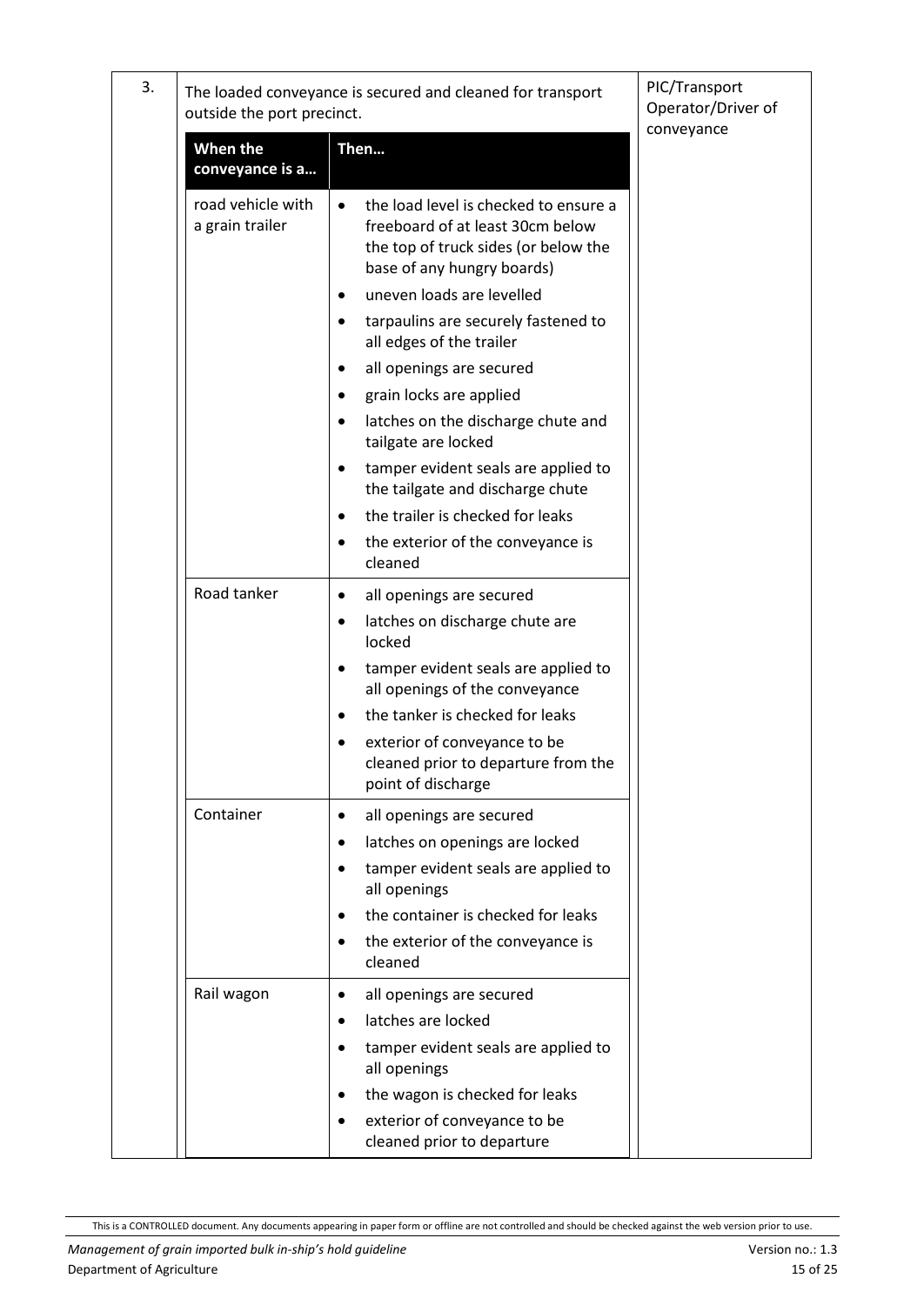| <b>Stage</b> | <b>What happens</b>                                                                                                                                                                                                                                                                              | <b>Responsible party</b>                      |
|--------------|--------------------------------------------------------------------------------------------------------------------------------------------------------------------------------------------------------------------------------------------------------------------------------------------------|-----------------------------------------------|
|              | Note: these standards may be modified to take into account<br>particular biosecurity risks associated with specific imports, and<br>locations and may include specific hours of operation and<br>speed limits and routes of transport. Any changes will be<br>included in the permit conditions. |                                               |
| 4.           | An Imported Bulk Grain Delivery Form is completed and carried<br>with the driver to the AA site; where weights are recorded the<br>Bulk grain weight reconciliation spreadsheet is completed.                                                                                                    | Driver of<br>conveyance/PIC                   |
|              | Note: Bulk grain weight reconciliation spreadsheet is to be<br>completed and emailed to PIO on a daily basis<br>bulkgrain@agriculture.gov.au.                                                                                                                                                    |                                               |
| 5.           | The AA site is notified of the estimated arrival time.                                                                                                                                                                                                                                           | Driver of<br>conveyance/PIC                   |
| 6.           | The grain is transported directly to the AA site via a<br>department-approved transportation route as articulated in the<br>PMS.                                                                                                                                                                 | Transport<br>Operator/Driver of<br>conveyance |
|              | Important: During road transport outside of the port precinct,<br>satellite-tracking devices must be used.                                                                                                                                                                                       |                                               |
| 7.           | In the event of a spill or accident during transport refer to<br>section: Bulk Grain Recovery Procedures                                                                                                                                                                                         | Driver of<br>conveyance/Transport<br>Operator |
| 8.           | Grain is received and discharged at a Class 2.7 or 3.1 AA site.<br>Refer to section: Storage of imported grain or Processing of<br>imported bulk grain                                                                                                                                           | Driver of<br>conveyance/PIC                   |

This is a CONTROLLED document. Any documents appearing in paper form or offline are not controlled and should be checked against the web version prior to use.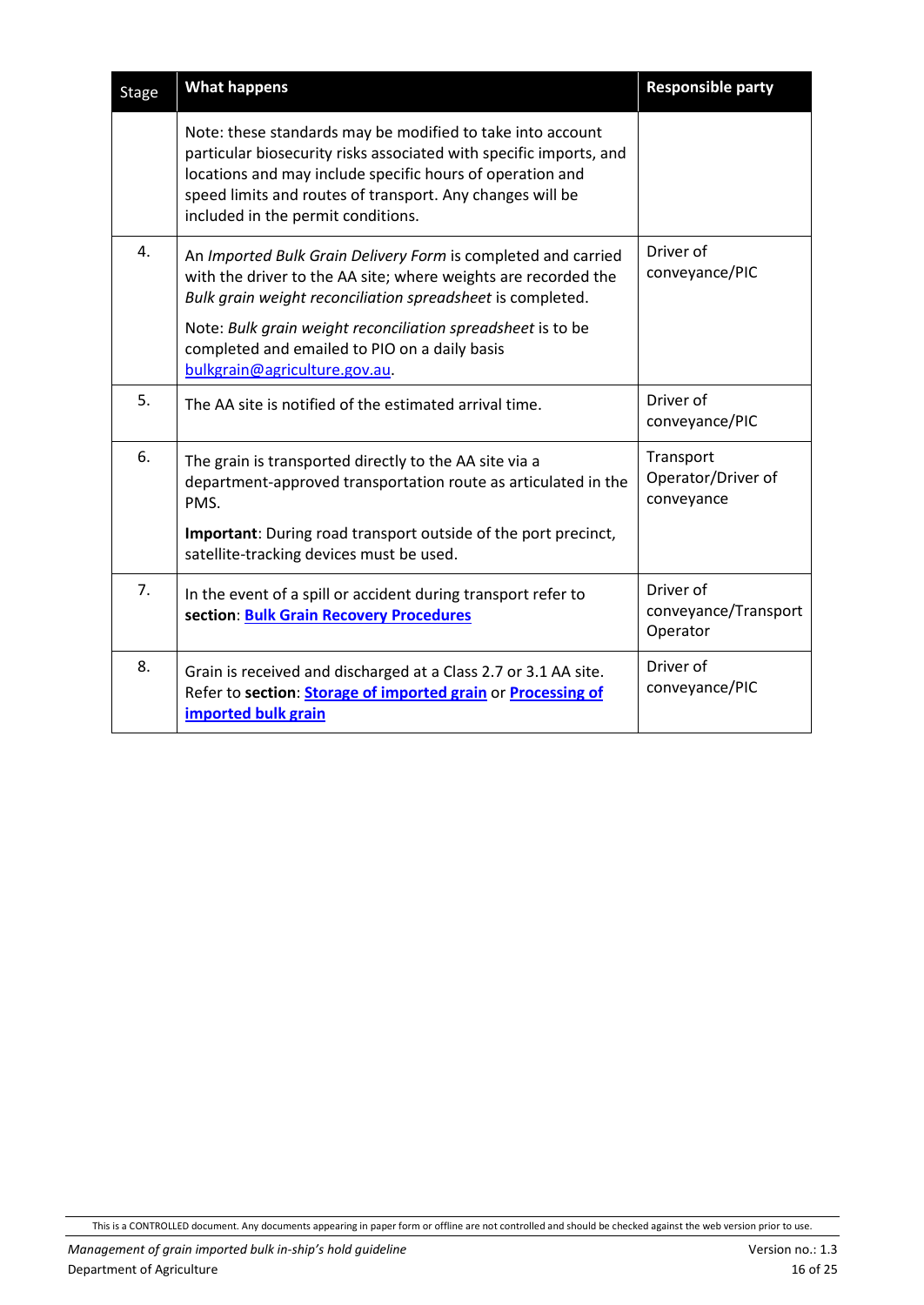| <b>Stage</b> | <b>What happens</b>                                                                                       |                                                                                                                                                                                                                         | <b>Responsible party</b>                          |
|--------------|-----------------------------------------------------------------------------------------------------------|-------------------------------------------------------------------------------------------------------------------------------------------------------------------------------------------------------------------------|---------------------------------------------------|
| 6.           | cleaned and/or secured.                                                                                   | After the discharge of the load at the AA site, conveyances are                                                                                                                                                         | PIC/Transport<br>Operator/Driver of<br>conveyance |
|              | When the<br>conveyance is to<br>be                                                                        | Then prior to leaving the AA site                                                                                                                                                                                       |                                                   |
|              | secured overnight<br>at the AA site or<br>the port<br><b>OR</b><br>delivering<br>another load that<br>day | tarpaulins are securely fastened to<br>$\bullet$<br>all edges of the trailer (for road only)<br>openings are secured<br>$\bullet$<br>the exterior of the conveyance is<br>$\bullet$<br>cleaned to remove grain residues |                                                   |
|              | stored outside<br>the port or AA<br>site<br><b>OR</b><br>used to carry<br>domestic goods                  | the interior and exterior of the<br>$\bullet$<br>conveyance is cleaned to remove<br>any residues                                                                                                                        |                                                   |

#### <span id="page-16-0"></span>**Storage of imported grain**

Imported grain may be transported to an intermediary storage facility (Class 2.7 AA site) prior to being transported to a processing facility (Class 3.1 AA site).

**Important**: Imported grain must be handled in accordance with the Class 2.7 AA conditions.

The following table outlines the processes for receiving, storing and out loading imported grain.

| <b>Stage</b> | What happens                                                  | Responsible party |
|--------------|---------------------------------------------------------------|-------------------|
|              | The BCNCC is provided with a schedule of receival activities. | <b>BIP</b>        |

This is a CONTROLLED document. Any documents appearing in paper form or offline are not controlled and should be checked against the web version prior to use.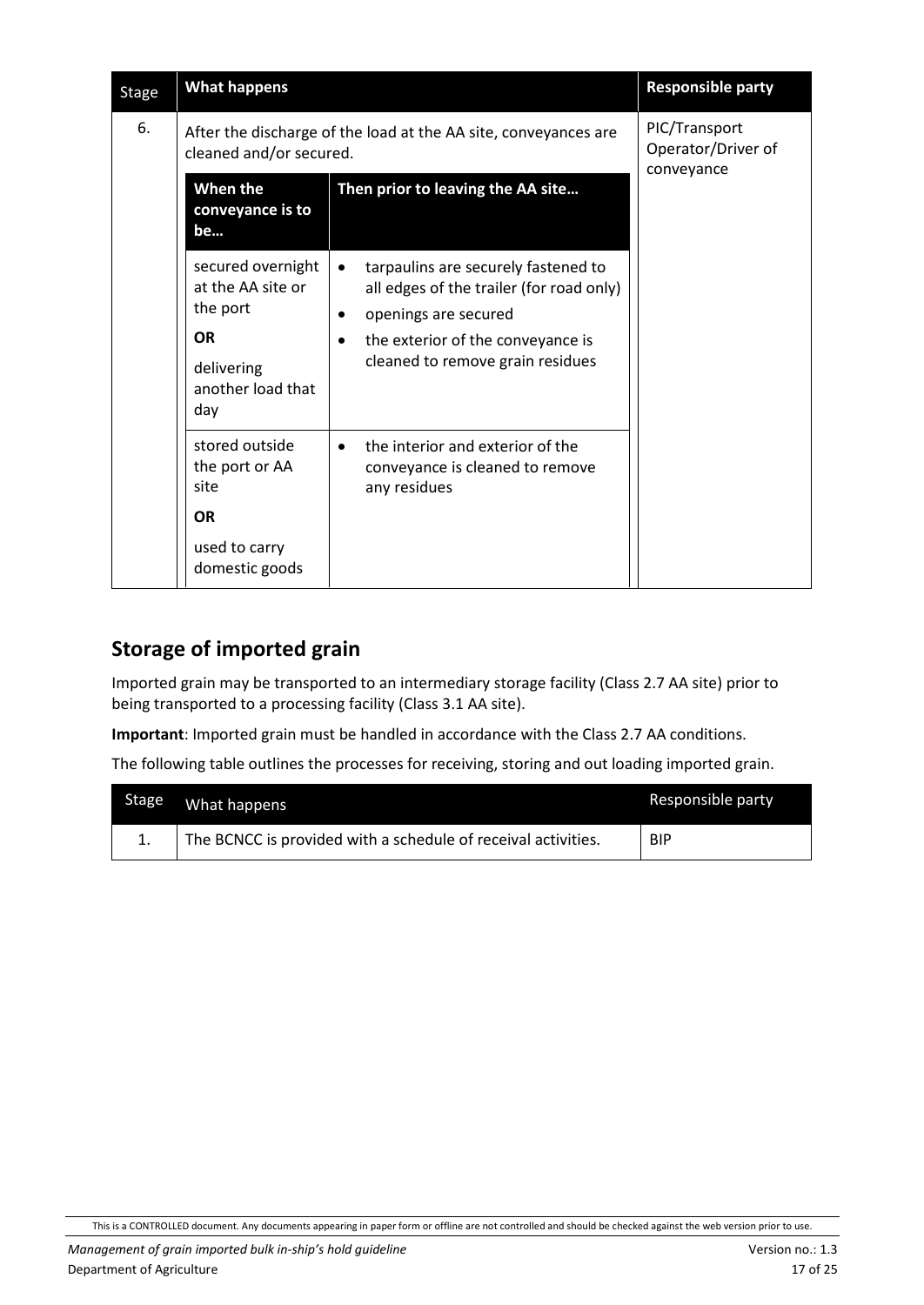| 2. | Imported Bulk Grain.                | The conveyance delivering imported grain is inspected for<br>compliance with the department's Conveyance Standards for                                                                                                                                               | BIP/Driver of<br>conveyance |
|----|-------------------------------------|----------------------------------------------------------------------------------------------------------------------------------------------------------------------------------------------------------------------------------------------------------------------|-----------------------------|
|    | When the<br>conveyance is           | Then                                                                                                                                                                                                                                                                 |                             |
|    | compliant                           | proceed to Stage 3<br>$\bullet$                                                                                                                                                                                                                                      |                             |
|    | non-compliant                       | inform the BCNCC of<br>$\bullet$<br>the nature of the non-<br>O<br>compliance<br>the details of the conveyance.<br>O<br>continue to Stage 3.<br>Note: Details of non-compliance are<br>supplied to PIO, who will advise BCNCC<br>of any required corrective actions. |                             |
| 3. | Delivery details are recorded.      |                                                                                                                                                                                                                                                                      | BIP/Driver of<br>conveyance |
|    | When the<br>receiving AA site<br>is | Then                                                                                                                                                                                                                                                                 |                             |
|    | within the port<br>precinct         | delivery weights are measured and<br>$\bullet$<br>recorded on the Bulk grain weight<br>reconciliation spreadsheet.                                                                                                                                                   |                             |
|    | outside the port<br>precinct        | the tamper evident seals are verified<br>٠<br>delivery weights are measured and<br>$\bullet$<br>recorded on the Bulk grain weight<br>reconciliation spreadsheet.<br>the Imported Bulk Grain Delivery<br>record is completed.                                         |                             |
| 4. | imported grain.                     | The sending party is notified on receipt of each delivery of                                                                                                                                                                                                         | <b>BIP</b>                  |
| 5. | outloading.                         | The grain is unloaded into a designated grain intake and<br>transferred into dedicated storage areas until required for                                                                                                                                              | BIP/Driver of<br>conveyance |
|    |                                     | Note: The AA site must have dust control systems in place.                                                                                                                                                                                                           |                             |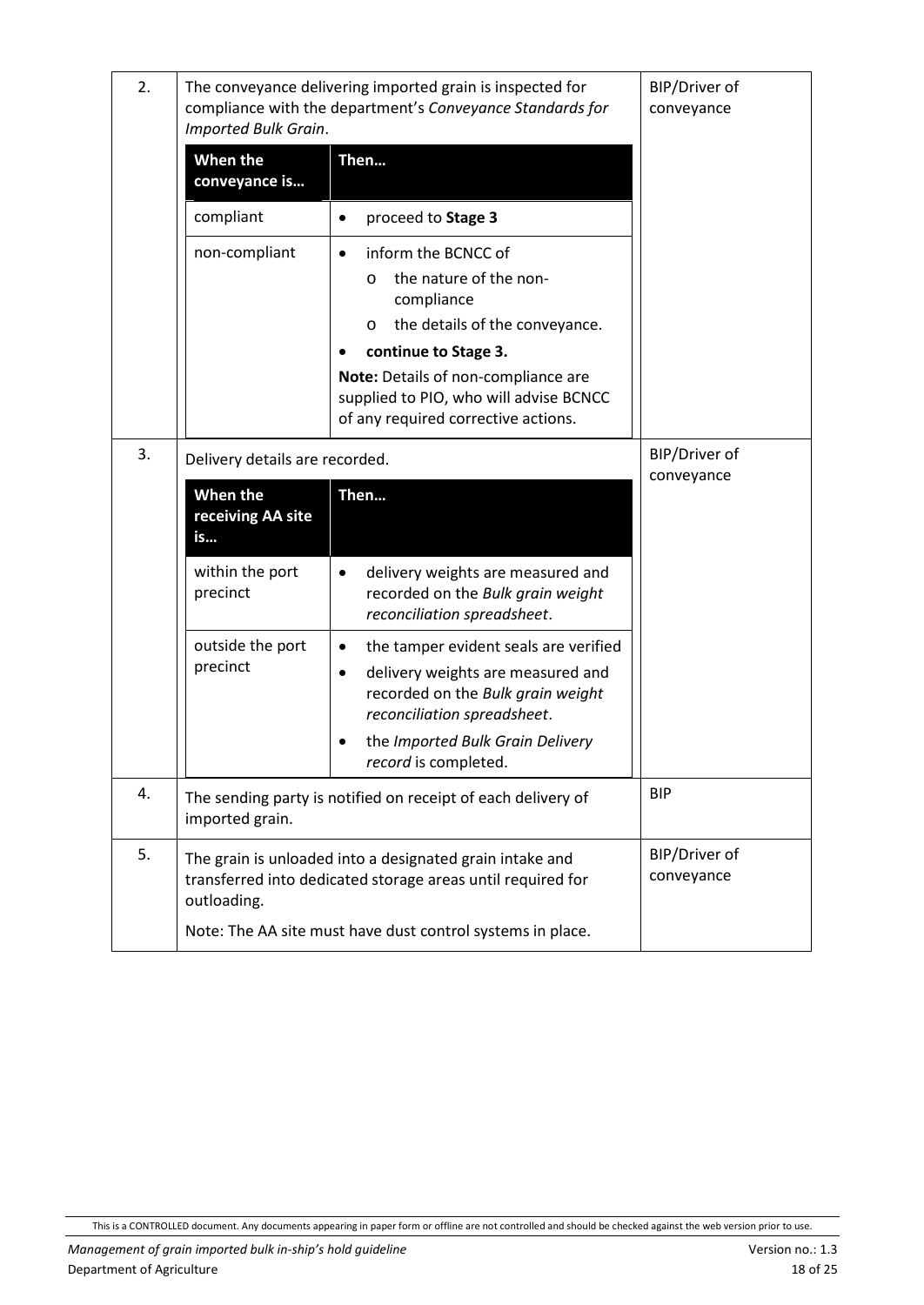| 6.  |                                                                                                                                               | Grain is inspected for live pests during receival.                                                                                                                                                                                                                                                                    | <b>BIP</b> |
|-----|-----------------------------------------------------------------------------------------------------------------------------------------------|-----------------------------------------------------------------------------------------------------------------------------------------------------------------------------------------------------------------------------------------------------------------------------------------------------------------------|------------|
|     | <b>When live pests</b><br>or vertebrate<br>animal material                                                                                    | Then                                                                                                                                                                                                                                                                                                                  |            |
|     | are detected                                                                                                                                  | discharge from the vessel is<br>$\bullet$<br>immediately ceased<br>the BCNCC is notified of the<br>$\bullet$                                                                                                                                                                                                          |            |
|     |                                                                                                                                               | detection                                                                                                                                                                                                                                                                                                             |            |
|     |                                                                                                                                               | Note: Details of the detection are<br>supplied to PIO, who will advise<br>BCNCC if discharge can recommence<br>and of any required corrective<br>actions.                                                                                                                                                             |            |
|     | are not detected                                                                                                                              | continue to stage 7.                                                                                                                                                                                                                                                                                                  |            |
| 7.  |                                                                                                                                               | The BCNCC is provided with a schedule of outloading activities.                                                                                                                                                                                                                                                       | <b>BIP</b> |
| 8.  |                                                                                                                                               | Grain is outloaded into conveyances meeting the department's<br>Conveyance Standards for Imported Bulk Grain.                                                                                                                                                                                                         | <b>BIP</b> |
|     |                                                                                                                                               | Refer to section: Transport of imported grain                                                                                                                                                                                                                                                                         |            |
| 9.  |                                                                                                                                               | Screenings, dust, spillages and residue generated at the AA site<br>during operations and at outloading is contained and either<br>disposed of as biosecurity waste or re-introduced into the<br>pathway Weight of biosecurity waste is measured and recorded<br>in the Bulk Grain Weight Reconciliation Spreadsheet. | <b>BIP</b> |
|     | control program in place.                                                                                                                     | Note: The AA site must have an effective hygiene and pest                                                                                                                                                                                                                                                             |            |
|     | bulkgrain@agriculture.gov.au.                                                                                                                 | Note: Bulk grain weight reconciliation spreadsheet is to be<br>completed and emailed to PIO on a daily basis                                                                                                                                                                                                          |            |
| 10. |                                                                                                                                               | On completion of outloading, the surrounding area and<br>equipment are cleaned with collected material disposed of as<br>biosecurity waste. Weight of biosecurity waste is measured and<br>recorded in the Bulk Grain Weight Reconciliation Spreadsheet.                                                              | <b>BIP</b> |
|     | Note: Bulk grain weight reconciliation spreadsheet is to be<br>completed and emailed to PIO on a daily basis<br>bulkgrain@agriculture.gov.au. |                                                                                                                                                                                                                                                                                                                       |            |
| 11. |                                                                                                                                               | Biosecurity areas (including grain handling equipment) are<br>decontaminated prior to use with domestic grain.                                                                                                                                                                                                        | <b>BIP</b> |
| 12. | completed.                                                                                                                                    | The BCNCC is notified when decontamination has been                                                                                                                                                                                                                                                                   | <b>BIP</b> |
|     | handling domestic grain.                                                                                                                      | Note: Written departmental approval is required prior to                                                                                                                                                                                                                                                              |            |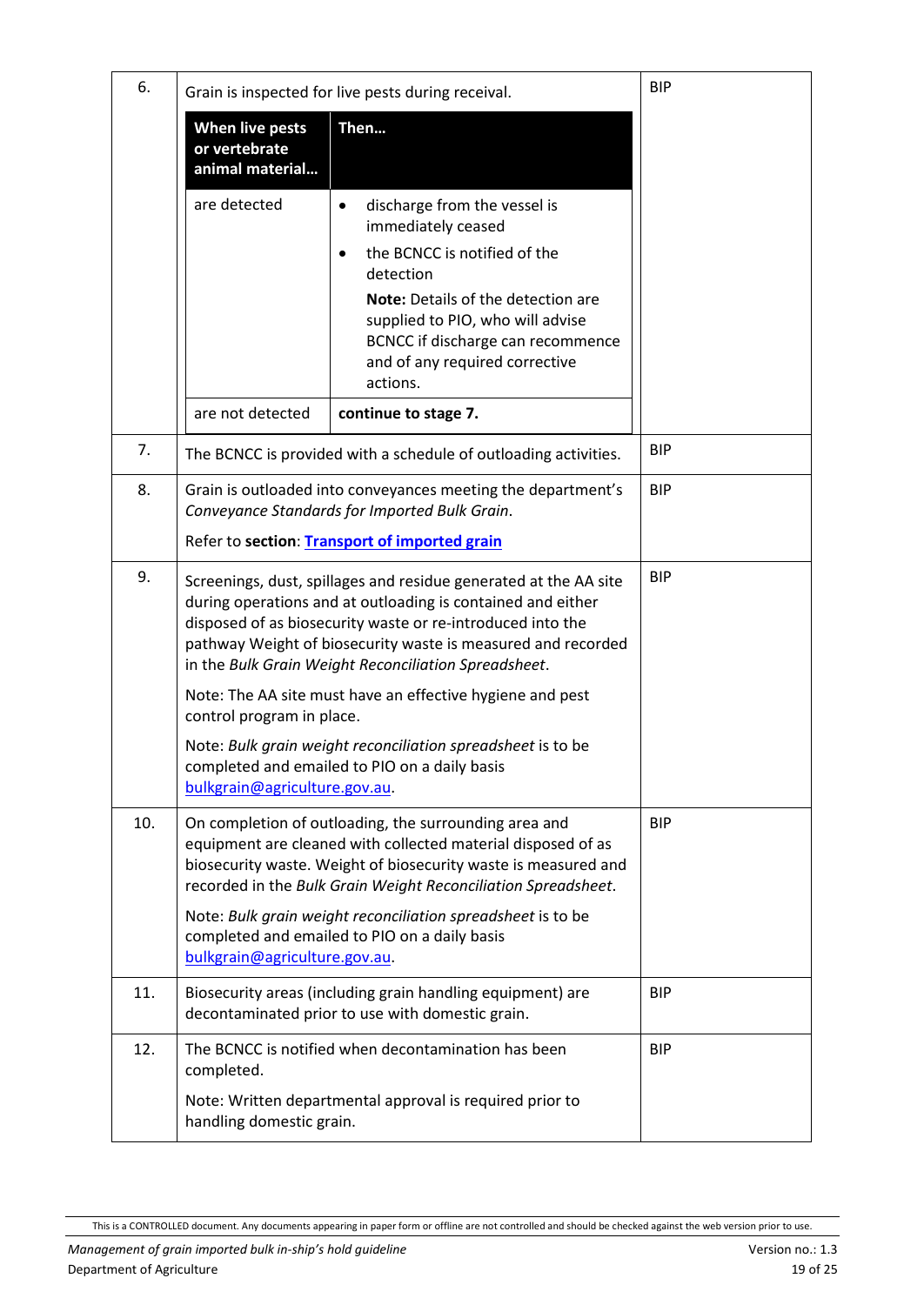#### <span id="page-19-0"></span>**Processing of imported bulk grain**

Grain may be transported to a processing facility (Class 3.1 AA site) directly from the port or from an intermediary storage facility (Class 2.7 AA site); or grain by-products still subject to biosecurity control may be transported from a processing facility (Class 3.1 AA site) to another processing facility (Class 3.1 AA site).

**Important**: Imported grain or grain by-products still subject to biosecurity control must be handled and processed in accordance with the Class 3.1 AA conditions and import permit conditions.

The following table outlines the process for receiving, storing and processing imported grain or grain by-products still subject to biosecurity control.

| <b>Stage</b> | <b>Responsible party</b><br><b>What happens</b>                                                                                                                                                                                                                                |                                                                                                                                                                                                                                                         |                               |
|--------------|--------------------------------------------------------------------------------------------------------------------------------------------------------------------------------------------------------------------------------------------------------------------------------|---------------------------------------------------------------------------------------------------------------------------------------------------------------------------------------------------------------------------------------------------------|-------------------------------|
| 1.           |                                                                                                                                                                                                                                                                                | The department is provided with a schedule of receival activities.                                                                                                                                                                                      | <b>BIP</b>                    |
| 2.           | The conveyance delivering imported grain is inspected for<br>compliance with the department's Conveyance Standards for<br>Imported Bulk Grain or grain by-products still subject to biosecurity<br>control are inspected for compliance with the department-<br>approved SOM   |                                                                                                                                                                                                                                                         | BIP / Driver of<br>conveyance |
|              | When the<br>conveyance is                                                                                                                                                                                                                                                      | Then                                                                                                                                                                                                                                                    |                               |
|              | compliant                                                                                                                                                                                                                                                                      | proceed to Stage 3<br>$\bullet$                                                                                                                                                                                                                         |                               |
|              | non-compliant                                                                                                                                                                                                                                                                  | inform the BCNCC of the nature of the<br>$\bullet$<br>non-compliance and the details of the<br>conveyance.<br>proceed to Stage 3<br>Note: Details of non-compliance are<br>supplied to PIO. PIO will advise BCNCC of<br>any required corrective actions |                               |
| 3.           |                                                                                                                                                                                                                                                                                | Delivery weights are measured and recorded on the Bulk grain<br>weight reconciliation spreadsheet, tamper evident seals are<br>verified and the Imported Bulk Grain Delivery record is completed.                                                       | BIP/Driver of<br>conveyance   |
|              | bulkgrain@agriculture.gov.au.                                                                                                                                                                                                                                                  | Note: Bulk grain weight reconciliation spreadsheet is to be<br>completed and emailed to PIO on a daily basis                                                                                                                                            |                               |
| 4.           | <b>BIP</b><br>The sending party is notified on receipt of each delivery of<br>imported grain or grain by-products still subject to biosecurity<br>control.                                                                                                                     |                                                                                                                                                                                                                                                         |                               |
| 5.           | The imported grain or grain by-products still subject to biosecurity<br>control is/are unloaded into a designated grain intake and<br>transferred into dedicated storage areas until required for<br>processing.<br>Note: The AA site must have dust control systems in place. |                                                                                                                                                                                                                                                         | BIP/Driver of<br>conveyance   |
|              |                                                                                                                                                                                                                                                                                |                                                                                                                                                                                                                                                         |                               |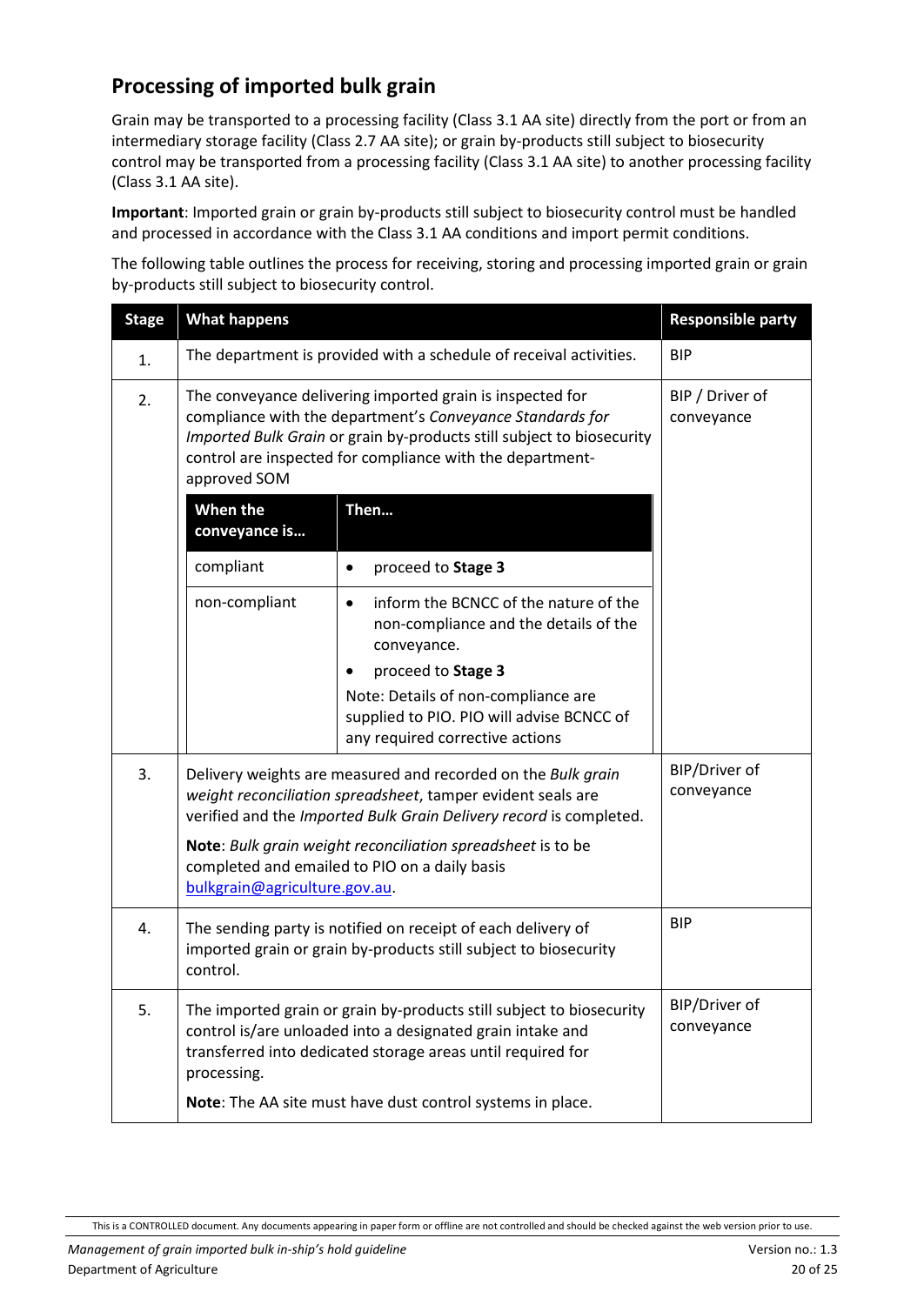<span id="page-20-0"></span>

| <b>Stage</b> | <b>What happens</b>                                                                                                    |                                                                                                                                                                                                                                                                             | <b>Responsible party</b> |
|--------------|------------------------------------------------------------------------------------------------------------------------|-----------------------------------------------------------------------------------------------------------------------------------------------------------------------------------------------------------------------------------------------------------------------------|--------------------------|
| 6.           | conditions to mitigate the biosecurity risk.                                                                           | The imported grain or grain by-products still subject to biosecurity<br>control is/are processed in accordance with import permit                                                                                                                                           | <b>BIP</b>               |
| 7.           | Processing parameters and end products are monitored during<br>production and records kept.                            |                                                                                                                                                                                                                                                                             | <b>BIP</b>               |
|              | <b>When monitoring</b><br>indicates                                                                                    | Then                                                                                                                                                                                                                                                                        |                          |
|              | failure to meet the<br>processing<br>requirements<br>(including the<br>presence of whole<br>grain and weeds)           | processing is ceased<br>$\bullet$<br>inform the BCNCC<br>$\bullet$<br>re-treat the product or dispose of as<br>biosecurity waste                                                                                                                                            |                          |
|              | processing meets<br>import permit<br>conditions                                                                        | relevant grain processing records are<br>$\bullet$<br>completed stating that the conditions<br>of the applicable import permit and<br>the approved arrangement site<br>operations manual have been met.<br>processed imported grain is released<br>from biosecurity control |                          |
| 8.           | applicable).                                                                                                           | The department is provided with a schedule of out loading<br>activities for grain by-products still subject to biosecurity control (if                                                                                                                                      | <b>BIP</b>               |
| 9.           | Weight Reconciliation Spreadsheet.                                                                                     | Biosecurity waste (e.g. screenings, dust, spillages, residues)<br>generated at the AA site is contained and disposed of. Weight of<br>biosecurity waste is measured and recorded in the Bulk Grain                                                                          | <b>BIP</b>               |
|              | control program in place.                                                                                              | Important: The AA site must have an effective hygiene and pest                                                                                                                                                                                                              |                          |
|              | bulkgrain@agriculture.gov.au.                                                                                          | Note: Bulk grain weight reconciliation spreadsheet is to be<br>completed and emailed to PIO on a daily basis                                                                                                                                                                |                          |
| 10.          | <b>BIP</b><br>Biosecurity areas (including handling equipment) are<br>decontaminated prior to use with domestic grain. |                                                                                                                                                                                                                                                                             |                          |
| 11.          |                                                                                                                        | The BCNCC is notified when decontamination has been completed.                                                                                                                                                                                                              | <b>BIP</b>               |
|              | Note: Written departmental approval is required prior to handling<br>domestic grain.                                   |                                                                                                                                                                                                                                                                             |                          |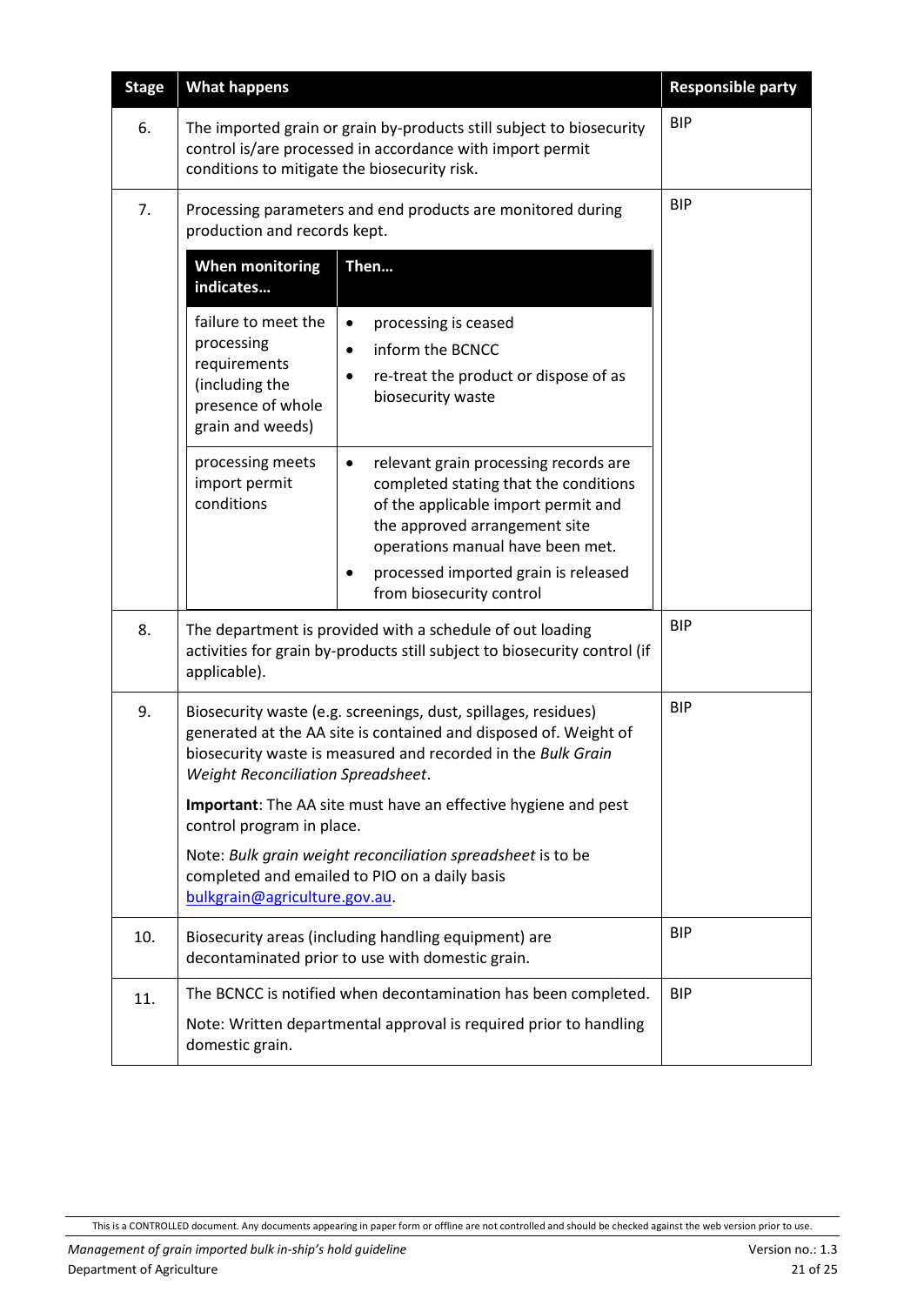### <span id="page-21-0"></span>**Bulk grain recovery**

The following table outlines the process for recovering grain in the event of an accident or breakdown to a vehicle transporting imported grain.

| <b>What happens</b>                                                                                                                                                                                                                                                |                                                                                             | <b>Responsible party</b>                                                                                                                                                                                                                                                                                                                                                                                     |
|--------------------------------------------------------------------------------------------------------------------------------------------------------------------------------------------------------------------------------------------------------------------|---------------------------------------------------------------------------------------------|--------------------------------------------------------------------------------------------------------------------------------------------------------------------------------------------------------------------------------------------------------------------------------------------------------------------------------------------------------------------------------------------------------------|
| A conveyance transporting imported grain has an accident or<br>breaks down resulting in either a spillage or the inability to<br>transport grain to the AA site.                                                                                                   |                                                                                             | Driver of conveyance/<br><b>Transport Operator</b>                                                                                                                                                                                                                                                                                                                                                           |
| The department-approved emergency procedure is initiated<br>which includes:<br>notifying the department<br>٠<br>In the event of a spillage, a clean-up crew will be<br>$\bullet$<br>dispatched with equipment appropriate to manage the<br>extent of the spillage. |                                                                                             | Driver of<br>conveyance/Transport<br>Operator/PIC                                                                                                                                                                                                                                                                                                                                                            |
| contaminated soil.                                                                                                                                                                                                                                                 |                                                                                             | PIO/Biosecurity Officer                                                                                                                                                                                                                                                                                                                                                                                      |
| Recovered grain and contaminated soil will be transported to<br>an AA 2.7 or 3.1 or disposed of as biosecurity waste.<br>Note: Weight of biosecurity waste is estimated and recorded in<br>the Bulk Grain Weight Reconciliation Spreadsheet.                       |                                                                                             | PIC/Transport<br>Operator/Driver of<br>conveyance                                                                                                                                                                                                                                                                                                                                                            |
| Equipment used during the recovery is cleaned to remove grain<br>residues.                                                                                                                                                                                         |                                                                                             | PIC/Transport<br>Operator/Driver of<br>conveyance                                                                                                                                                                                                                                                                                                                                                            |
| When<br>surveillance<br>detects pests of<br>concern<br>does not detect<br>any pests of                                                                                                                                                                             | a response will be coordinated by<br>the department<br>the recovery is considered effective | PIO/OSS                                                                                                                                                                                                                                                                                                                                                                                                      |
|                                                                                                                                                                                                                                                                    | concern                                                                                     | Any clean-up and follow-up action is coordinated by PIO and<br>supervised by a Biosecurity Officer in the local region.<br>Note: The department may require the application of a pre-<br>emergent herbicide or removal of the top layer of<br>The need for surveillance and treatment of the site for exotic<br>weeds or germinating grains is determined and carried out.<br>Then<br>$\bullet$<br>$\bullet$ |

#### <span id="page-21-1"></span>**Record keeping**

Records must be retained and presented on request from the department, in accordance with:

- AA conditions
- PMS requirements
- Department of Agriculture instructional material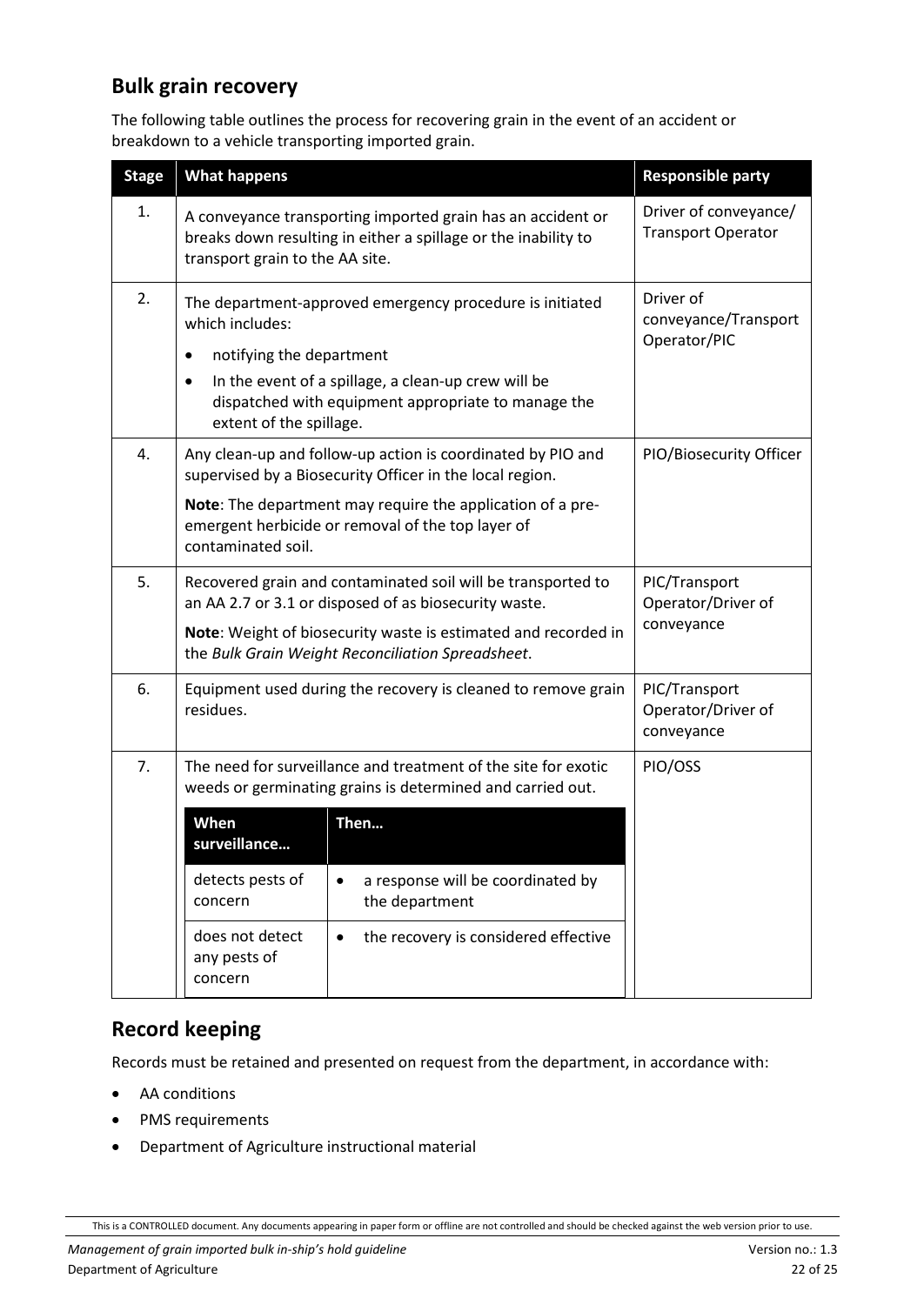## <span id="page-22-0"></span>**Related material**

The following related material is available on the department's website: *Reference: Conveyance Standards for Imported Bulk Grain Reference: Imported Bulk Grain Delivery Record Reference: Bulk grain weight reconciliation spreadsheet Reference: Imported bulk grain pre-arrival information Reference: Imported bulk grain Site Operation Manual requirements Reference: Imported Bulk grain Process Management System requirements* 

#### <span id="page-22-1"></span>**Version history**

The following table details the published date and amendment details for this document.

| Version | Date       | <b>Amendment details</b>              |
|---------|------------|---------------------------------------|
| 1.1     | 18/02/2019 | Second publication of this guideline. |
| 1.2     | 06/06/2019 | Update to policy statement.           |
| 1.3     | 31/07/2019 | Update to storage processes.          |